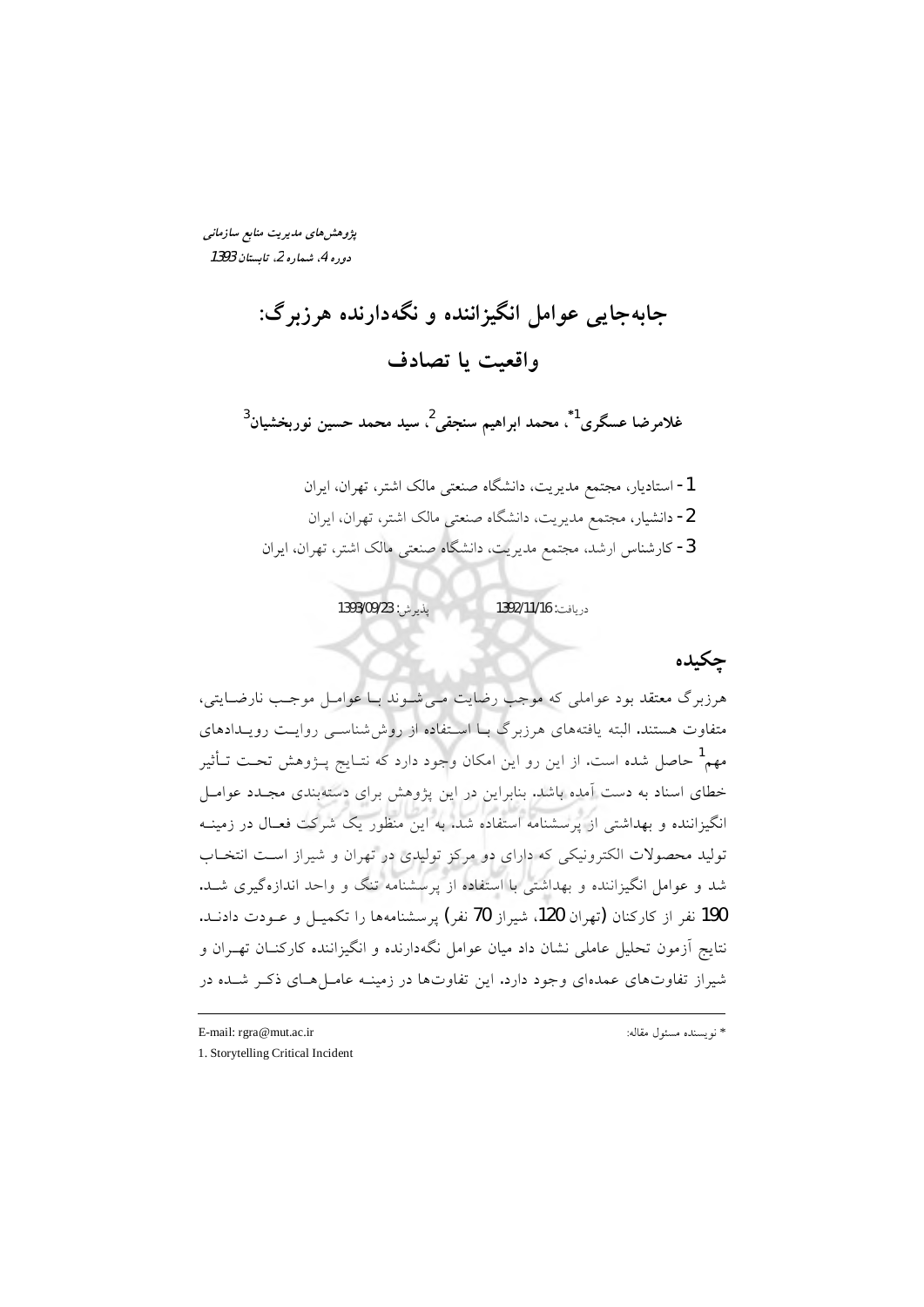

واژههای کلیدی: عوامل انگیزاننده، عوامل بهداشتی، تحلیل عاملی، هرزبرگ.

#### 1- مقدمه

نظریه دوعاملی هرزبرگ علاقهمندان بسیاری دارد<sup>1</sup>و براساس آن مطالعات متعددی انجام شــده است [ 1؛ 2؛ 3؛ 4؛6،6]، اما در خصوص اعتبار اين نظريه اختلاف نظر وجود دارد و در پيشينه یژوهش از این اختلافات با عنوان مناقشه هرزبرگ<sup>2</sup> یاد می شود [7: 8: 9]. یکــی از مهــمتــرین انتقادهای وارد بر نظریه دوعاملی این است کـه بـه سـبب بکـارگیری روش شناسـی روایـت رویدادهای مهم نتایج پژوهش تحت تأثیر یکی از خطاهای اسناد، یعنی تعصب خودخدمتی<sup>3</sup> به دست آمده است. به بیان دقیقتر این احتمال وجود دارد که پاسخدهندگان، عدم رضایت را بـه عوامل بيروني و رضايت را به عوامل دروني نسبت داده باشند. عـلاوه بـر ايـن هينتـون [10]، كينگ [11]، اشنايدر و لاک [12]، راسل [7] و شائو [13] به دلايل مختلف نظريه هرزب گ را از لحاظ نظری و تجربی به چالش میگشتد! اسا با رومطرالها ست افزاع

گفتنی است که برخی از نظریههای مطرح در مدیریت، بهویژه منابع انسانی در دهه هفتاد و در جامعه خاصی ارائه شده است. علاوه بر این برخی از نظریهها فاقد مطالعات میدانی هستند

2. Herzberg Controversy

<sup>&</sup>lt;sup>1</sup>. در سال **1987** و در شصت و ينجمين سالگرد تأسيس مجله مطالعات بازرگان<sub>ی</sub> هاروارد، اين نشريه در شماره سيتامبر و اکتبر اقدام به انتشار مجدد مقاله هرزبرگ با عنوان «چگونه کارکنان خود را برانگیخته نماییم؟» نمود و اعلام کرد که از زمان انتشار مقاله هرزبرگ در ژانویه 1968 تاکنون، بیش از یک میلیون و دویست هزار نسخه از آن به فروش رفته است که در میان هزاران مقاله منتشر شده در این نشریه یک رکورد محسوب می شود.

<sup>3.</sup> Self-Serving Bias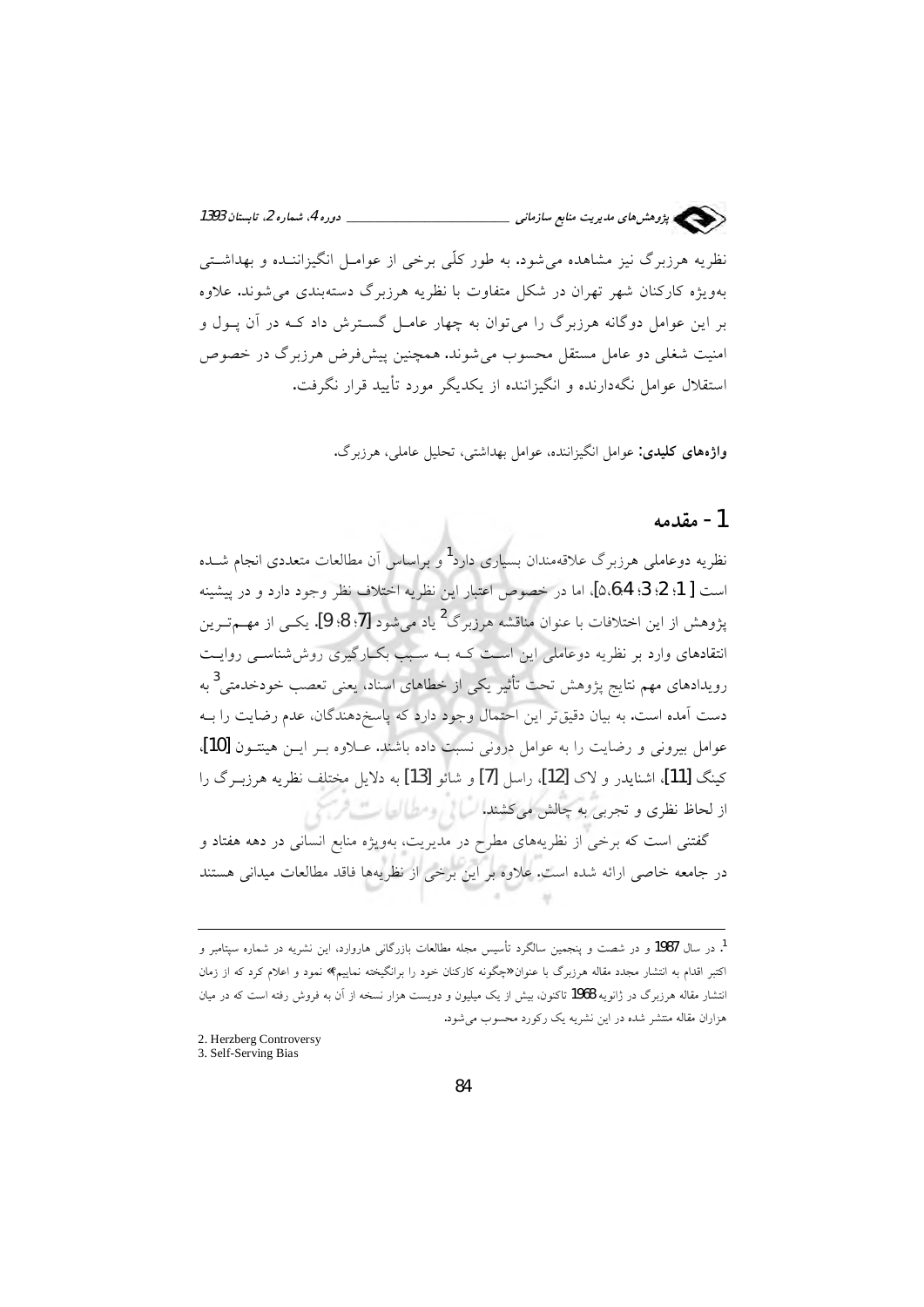[14]. بنابراین در بکارگیری این نظریهها باید با ملاحظه اقدام نمود و در صورت لزوم آنها را مورد آزمون قرار داد. به این منظور در این پژوهش محققان به مطالعه پیشینه و نقدهای وارد بر نظریه هرزبرگ پرداخته و این مدل را از دو منظر آزمون کردند. منظر اول به دستهبندی عوامـل انگیزاننده و نگهدارنده معرفی شده در تئوری دو عاملی اختصاص دارد. منظـر دوم بــه آزمــون پیشفر ض هرزبرگ در خصوص مستقل بودن عوامل انگیزاننده و بهداشتی از یکدیگر مربـوط مے شو د.

البتّه به منظور رفع محدودیتهای روششناسی روایت رویدادهای مهم، در این پــژوهش از پرسشنامه استفاده شد تا با حداقل کردن خطای اسناد، دستهبندی عوامل بهداشتی و انگیزشــی نیز به شکل آزاد از نظریه انجام شود. با توجه به مقدمه ذکر شده، هدف این پژوهش دستهبندی مجدد عوامل ارائه شده توسط هرزبرگ و آزمون اسـتقلال عوامـل انگیزاننـده و نگـهدارنــده از یکدیگر است.

## 2- ييشينه يژوهش

در دهه هفتاد، همه ذینفعان از جمله مـدیران، دانشـگاهیان، سیاســتمـداران و اتحادیــههــا، در خصوص نارضایتی کارمندان صحبت می کردند تا اعتصاب سراسری1972 رخ داد و نگرانی هـا را تأييد كر**د [15**].

یکی از این دانشگاهیان هرزبرگ بود کـه امـروزه یکـی از مشـهورترین صـاحب:ظـران در خصوص سنجش و اندازهگیری رضایت شغلی محسوب می شـود [16] البتّـه بـه عنـوان یـک دانشجوی دکتری دانشگاه پیتزبورگ، هرزبرگ در انتخاب یکی از رشتههای روانشناسی بــالینی یا سازمانی مردد بود. امّا درنهایت با انتخاب روانشناسی صنعتی تصمیم گرفت در مورد سلامت ذهنی پژوهش کند. از این رو مصاحبههایی را با کارکنان ترتیب داد و براساس نتایج مصاحبهها مدعی شد که به صورت مستقیم نمی توان فردی را برانگیخته کرد بلکه باید محـیط کـار را بـه گونهای غنی سازی نمود که کارمندان خود را برانگیخته کنند [17].

نتیجه یافتههای بعدی هرزبرگ در کتاب «کار و ماهیت انســان» منتشــر گردیــد و هرزبــرگ مدعی شد که انسان دارای دو دسته نیاز است. دسته اوّل نیازهای حیوانی است که هـدف آنهـا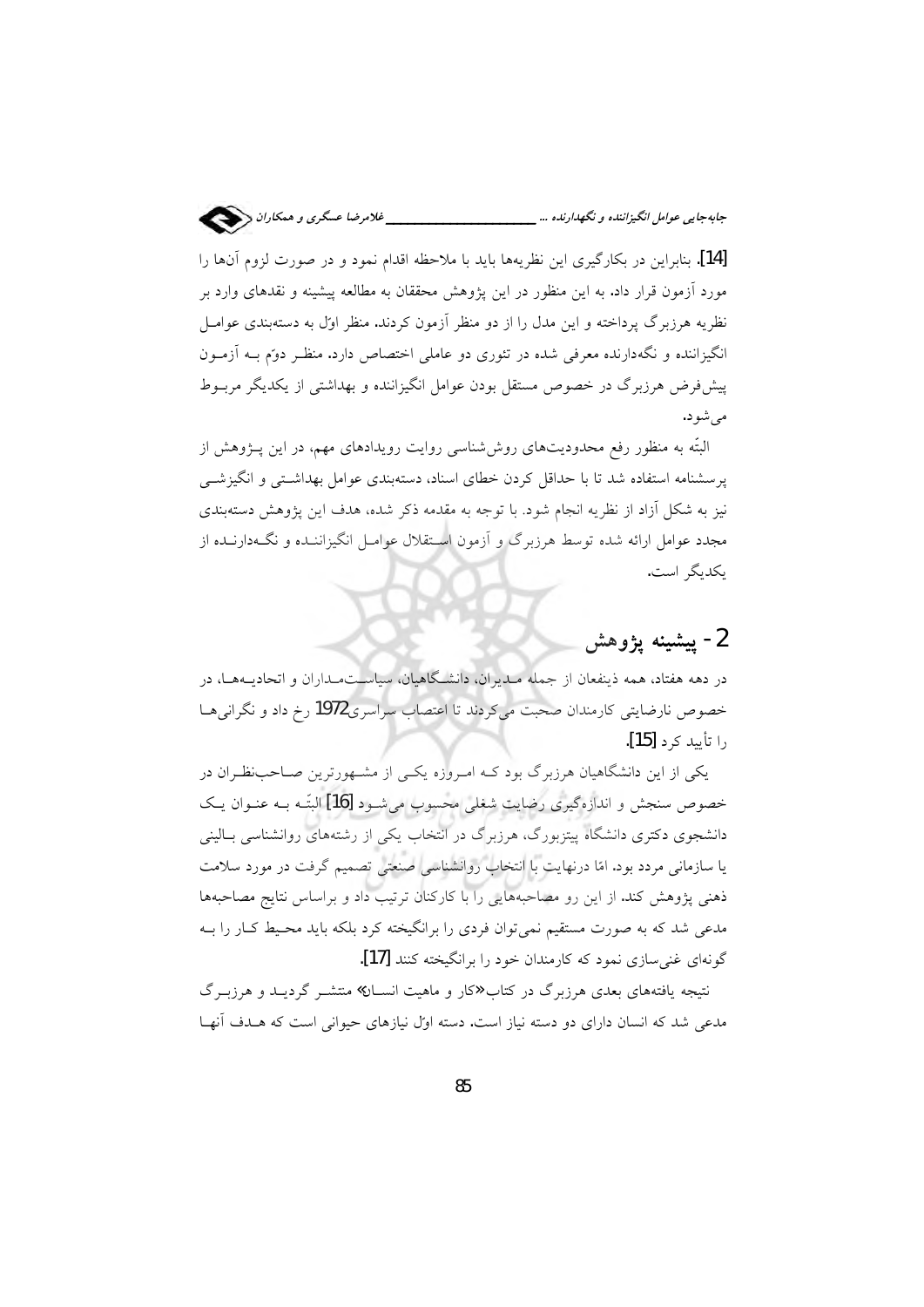

اجتناب از درد است و گروه دوم نیازهای انسانی است که هدف آنها توسعه روانی فـرد اسـت. این نیازها به ادعای هرزبرگ، براساس دو اصل متفاوت عمل مـیکننـد و از یکـدیگر مسـتقل هستند، اما هر دو همزمان حضور دارند و جایگزین یکدیگر نمیشوند، برای مثال با خندیدن و شاد شدن نمی توان از درد بدنی خلاص شد. به زعم هرزبرگ، گروه اول یا نیازهای جسـمانی در جهت اجتناب از درد عمل میکنند و عواملی که این نیازها را بـرآورده مـیکننـد- «عوامـل بهداشتی»ـ ناراحتی را کاهش میدهند لیکن موجب خشـنودی نمـیشـوند. امـا گـروه دوم یـا نیازهای روانی نظیر رشد و خلاقیت که براساس اصل لذتها عمل میکنند و ارضاکننـدههـای آنها ـ «برانگيزانندهها» ـ موجب خشنودي مي شوند ليكن فقدان آنهـا نيـز شـرايط نــاراحتي را فراهم نمي أورد [18].

با هدف آزمون نیازهای دوگانه، پژوهش هرزیرگ و همکاران در 1959 آغــاز شــد. در ایــن تحقیق200 مهندس و حسابدار از 9 شرکت فعال در پیتزبیورگ مشبارکت داشتند. نخست از پاسخ دهندگان خواسته شد به این سؤال پاسخ بدهند که چه وقت یک احسـاس فــوق|لعــاده خوب در مورد شغل خود داشتند سیس دلایل آن را توضیح دهند. همچنین به این سؤال یاسخ بدهند که آیا این احساس خوب موجب می شد تا عملکرد بهتـری داشـته باشـند. سـیس یـک مجموعه اقدام انجام می شد تا فرد به حالت نرمال و طبیعی خود بازگردد. در ادامه از داوطلبان خواسته مي شد تا به اين سؤال پاسخ دهند كه چه وقت يك احساس فوقالعاده «بـلـ» در مـورد شغل خود داشته و دلایل آن را توضیح دهند. همچنین به این پرسش پاسخ بدهند که آیــا ایــن احساس موجب شده تا عملكرد بدترى داشته باشند؟ [19].

نتایج پژوهش نشان داد که رضایتمندی شامل دو بعد مستقل است.بعد اول بـه رضـایت و بعد دوّم به عدم رضایت منجر میشد. در واقع دو بعـد رضـایت و عـدم رضـایت در خـلاف جهت یکدیگر و بر یک پیوستار قرار نداشتند بلکه از یکدیگر مستقل بودند. به بیـان دقیــقتــر همانگونه که احساس شادی و اجتنـاب از درد در مقابـل یکـدیگر نیسـتند، رضـایت و عـدم رضايت نيز متضاد هم نيستند [20].

هرزبرگ از یک تمثیل برای توضیح مطلب استفاده می کند. به زعم وی می شود رضـایت را به «دیدن» و عدم رضایت را به «شنیدن» تشبیه کرد. از آن جایی که نور محرک دیدن است، از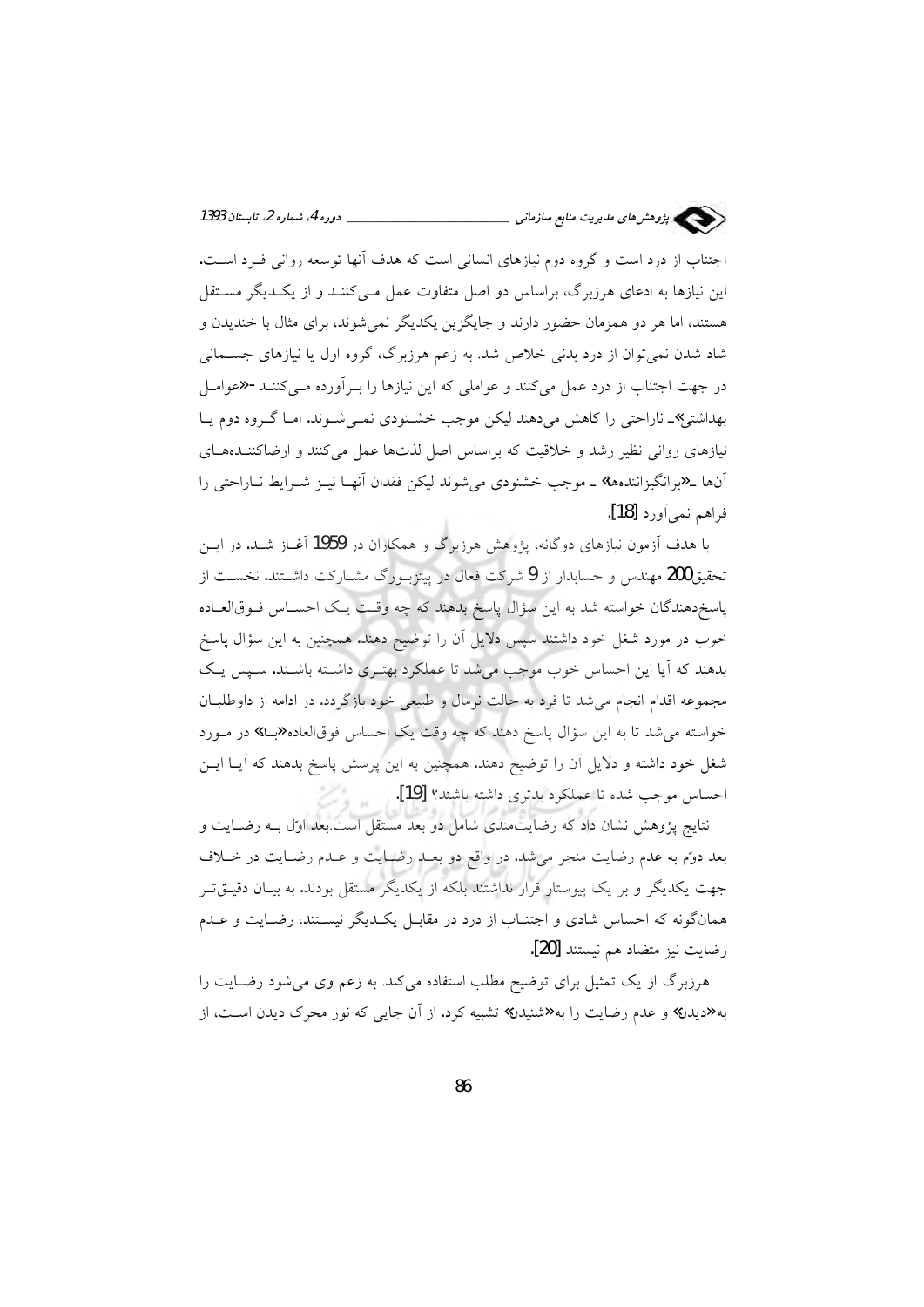این رو افزایش یا کاهش آن تأثیری بر شنوایی ندارد و از آنجا که محرک شـنیدن، صـدا اسـت یس افزایش یا کاهش صدا تأثیری بر بینایی ندارد. با استفاده از این تشبیه، هرزبرگ عــواملی را که منجر به رضایت میشوند، «عوامل انگیزشی» نامگذاری کرد. ایــن عوامــل بــه نفــس کــار و پاداشهای حاصل از انجام کار مربوط می شوند. مشخصه اصلی این عوامل آن است که موجب رشد فرد در جهت خودشکوفایی و تحقق استعدادها می شوند. هرزبرگ این عوامل را موفقیت، قدردانی، نفس کار، مسئولیت، پیشرفت و رشد دانست. البته سه عامل نفس کــار، مســئولیت و پیشرفت از سایر عوامل مهمتر هستند. علاوه بر این مسئولیت و نفس کار عواملی هستند که در بلندمدت خود را نشان مى دهند. قدردانى نيز به ضرورت نبايـد از طـرف مـدير انجـام شـود. قدردانی میتواند ناشی از همکاران، زیردستان و یا مشتریان باشد. علاوه بر این قدردانی انجام شده بر اساس موفقیت فرد، عامل انگیزشی است و آن دسته از قدردانی ها کـه ناشــی از انجــام کار معمول فرد باشد، عامل انگیزاننده محسوب نمیشود. در مقایسه با عوامل انگیزشی، عوامل بهداشتی به رابطه فرد به زمینه یا محیط کار مربوط می شوند. هرزبرگ این عوامــل را بهداشــتی (نگهدارنده) نامگذاری کرد که شامل سیاستهای شرکت مـدیریت، شـرایط کـاری، مـدیریت، روابط شخصی (با همکاران، زیردستان و مدیران)، جایگاه، امنیت شـغلی، حقـوق و زنــدگی شخصى هستند [18].

البته پژوهش اولیه با مشارکت 200 مهندس و حسابدار انجام شد که نمی توانست یک نمونه واقعی از تمام افراد شاغل سازمانها باشد و این امر موجب انتقاداتی شد، بـه عنـوان مثـال در یژوهشی که پائول و رابرتسون با مشارکت خود هرزبـرگ در 1969 و در میـان پـنج دسـته از کارکنان بریتانیایی انجام دادند، نتایج تئوری دو عاملی تکرار نشد [21]. از این رو هرزبرگ 10 بار دیگر آزمایشها را تکرار کرد که دو مورد آن را به طور شخصی انجام داد و 8 مورد دیگـر توسط همکارانش اجرا شد. در آزمایش های جدید 17 گروه مختلـف و 1220 شـرکت کننـده حضور داشتند که در میان آنها کشاورز، آشپز، مـدیر حرفـهای، مسـئول بیمارسـتان، پرسـتار، دانشمند، مهندس و مدیرکارخانه دیده می شد. نتایج یافتههـای جدیــد در 1966 و در ادامــه در 1987 در مجله بازرگانی هاروارد بازنشر شد (شکل 1).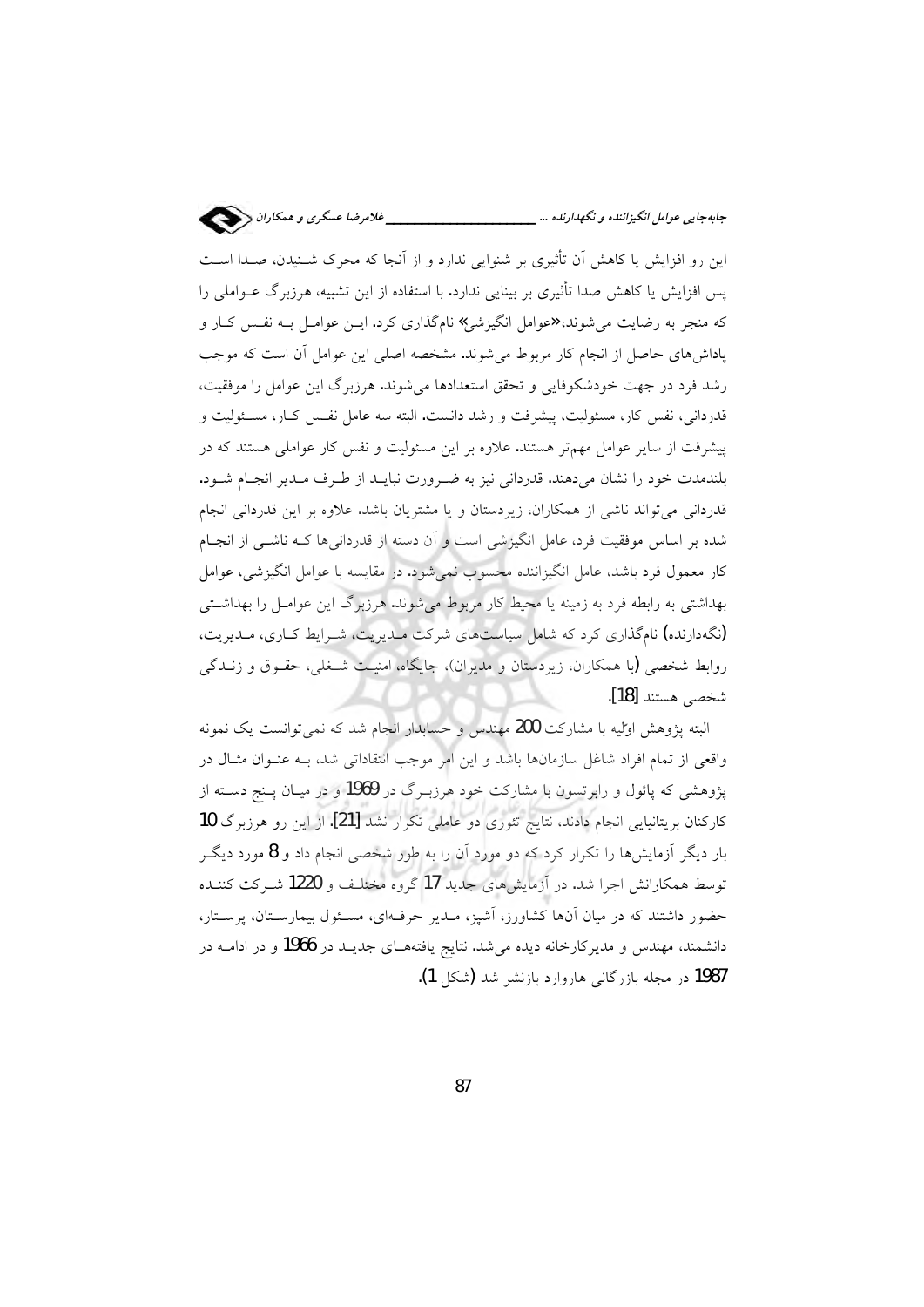

3- انتقادهای مطرح شده بر نظریه هرزبرگ

پژوهشهای متعددی در خصوص نظریه دوعاملی انجام شده است که برخــی از آنهـا، نظریــه هرزبرگ را تأیید و برخی دیگر آن را مردود میدانند. البتـه بـه دلیـل اینکـه تعـداد موافقــان و مخالفان نظریه دو عاملی متعدد بود، اعتبار آن مورد تردید قرار گرفت و در محافـل علمـی بــه مناقشه هربزرگ معروف شد [7؛ 8؛9] .لازم به ذکر است که انتقادهای وارد بر نظریه هرزبـرگ را میتوان در دو گروه قـرار داد. دسـته اول بـه روش پــژوهش، یعنــی روششناســی روایــت رویدادهای مهم باز میگردد. دسته دوّم انتقادها متوجه پیش فرض نظریه، یعنی مسـتقل بــودن نیازهای روانی و جسمانی از یکدیگر است. البته هرزبرگ در 1974 دفءع از مـدل دوعـاملی،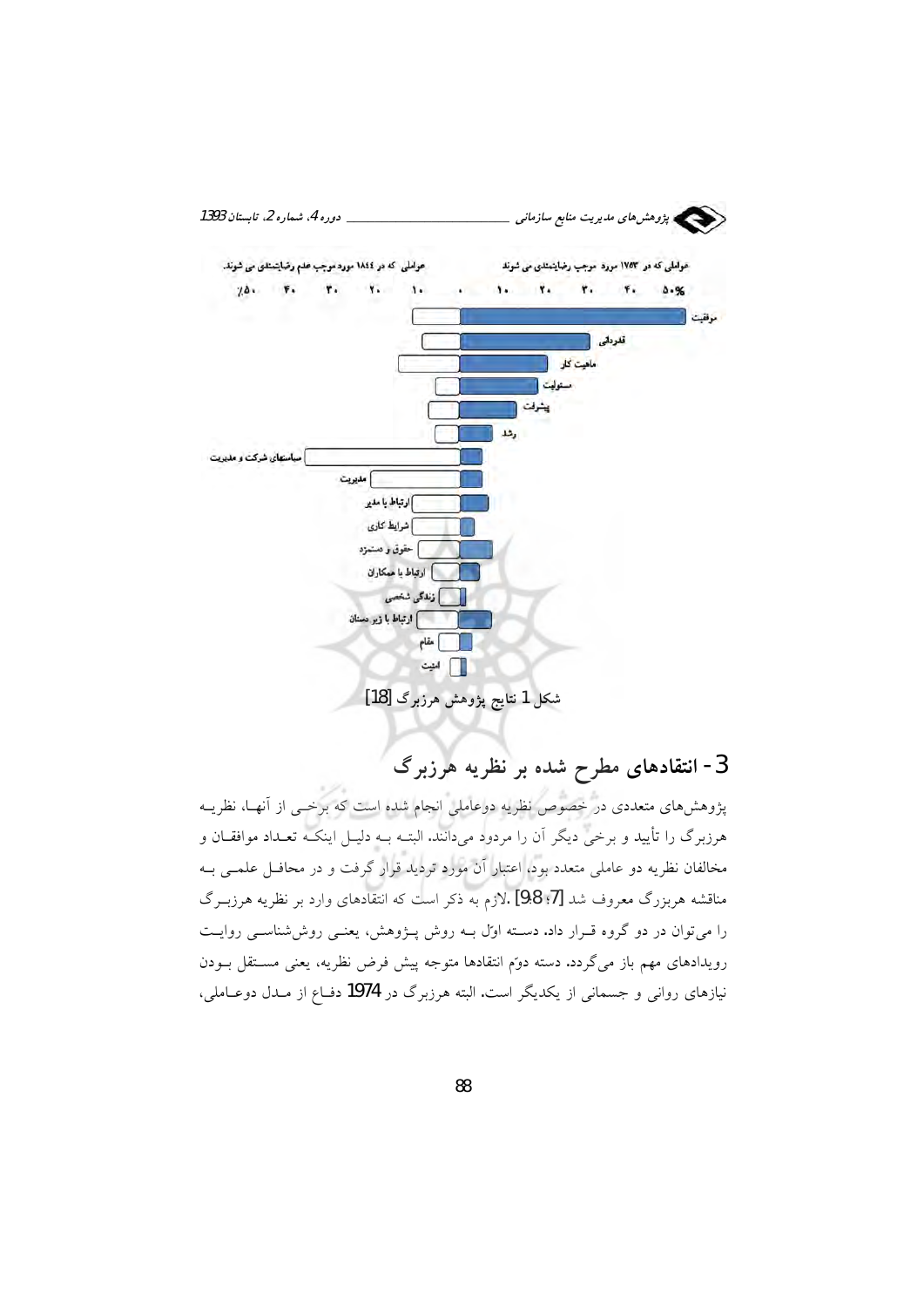ـــــــ غلامرضا عسگرى و همكاران ﴿ 

یژوهشهای جدیدی را انجام داد و در آن شش نیمرخ<sup>1</sup> متفاوت از ترکیبات احتمالی ناشــی از جابهجایی عوامل بهداشتی و انگیزشی را ترسیم کرد و مـدعی شـد اگــر مـدیران ســازمان بــه گونهای مدیریت کنند که انگیزههای کارکنان به سمت عوامل بهداشتی سـوق پیـدا کنـد، بایـد منتظر مرگ خلاقیت و روح در این سازمان بود [22]. درواقع هرزبرگ به انتقادها در خصوص روش پژوهش و دستهبندي آنها بي توجه بود. به زعم رائو (1972) هرزېرگ چنان شيفته نظريه خود بود که شواهد مخالف را عجیب و غریب می خواند [23].

3-1- انتقاد اولٰ: روشششناسی پژوهش هرزبرگ

روششناسی پژوهش هرزبرگ، شیوه روایت رویـدادهای مهـم بـود کـه در زمـان خـود یـک روششناسی جدید محسوب میشد [24]. فلانگان<sup>2</sup> (که در دانشگاه پیتزبورگ، استاد راهنمــای هرزبرگ بود) در مقاله منتشر شده در شماره 4 بولتن روانشناسی توضـیح داده اسـت کـه ایـن روششناسی، به معنای جمعآوری اطلاعات از طریـق مشـاهده مسـتقیم رفتـار افـراد در یـک موقعیت خاص است. البتّه اگر فراوانی تکرار رفتار انــدک باشــد در ایــن صــورت، پژوهشــگر می تواند یادداشتها یا خاطرههای افراد را مبنای کار قرار دهد [25].

البته روش روایت رویدادهای مهم دارای این نقطه ضعف است کـه در سـنجش رضـایت شغلی پاسخدهندگان، رویدادهای خوشایند را به خویشتن و رویدادهای ناخوشایند را به عوامل خارج از کنترل خود نسبت میدهند. به بیان دیگر فلانگان با تشریح خطای تعصب خودخدمتی (که یکی از خطاهای رایج در اسناد محسوب میشود) به هرزبـرگ نشـان داد کـه افـراد عـدم رضایت را به محیط بیرونی و رضایت را به عوامل درونی خود نسبت میدهند. لیکن هرزبرگ هشدار استاد خود را نادیده گرفت [ 26 ص 46]. علاوه بر این از آن جایی کـه هرزبـرگ بـه جای مشاهده مستقیم رفتار افراد، خاطرههای مربوط به وقایع مهم را تحلیل کرد، از این رو این احتمال وجود دارد که عوامل دوگانه صرفاً به صورت نقطـهای بــه دســت آمــده و از توصــیف نگرش بلندمدت کارکنان نسبت به کار ناتوان باشد [19].

<sup>1.</sup> Profile

<sup>2.</sup> Flanagan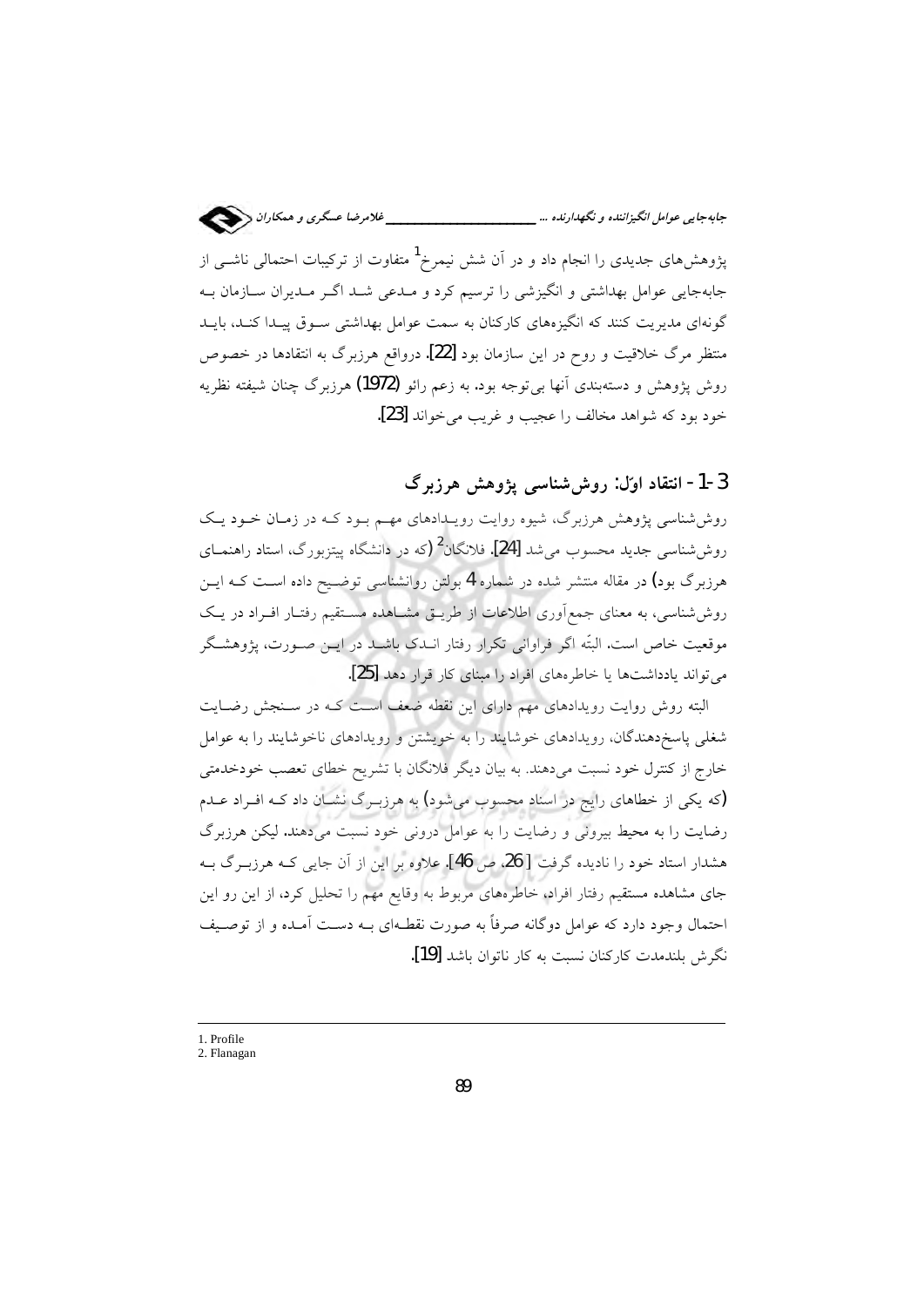

در این زمینه و به سبب ضعفهای روششناسی هرزبرگ، یژوهشهای متعددی انجام شـد که نشاندهنده صحیح بودن توصیههای فلانگان بود، به عنوان مثال یافتههای گوردون، پریور و هریس (1974) که با شرکت 174 استادکار انجام شد، نشــان داد کــه یافتــههــای هرزبــرگ بــه روششناسی بکار رفته در پژوهش، یعنی روش روایت رویدادهای مهم وابسته است [27]. علاوه بر این پژوهش برل، یاور و ویلیامسون **(1984)** نیز که با مشارکت **248** کارمند فروش از 14 شرکت فعال در 8 صنعت انجام شـد، بــا یافتــههــای گــورودون و همکــاران در خصــوص وابستگی یافتههای هرزبرگ به روش روایت رخدادهای مهم مطابقت داشت [28].

از سوی دیگر یافتههای اسمرک و پترسـون (2007)کـه بـا مشـارکت 2180کارمنـد یـک دانشگاه دولتی آمریکا و با استفاده از برسشنامه انجام شد، نشان داد که یافتههـای پــژوهش بـه روش شناسی پژوهش وابسته است و یافتههای آنان در مورد دستهبندی عوامل موجب رضـایت و نارضایتی با دسته بندی هرزبرگ متفاوت است [19]. به طور کلّی همـانگونــه کــه بهلینـگ، لابوویتز و کوسعو **( 1968)** مدعی شدند ، تمامی پیژوهش هیایی کبه در آنها از روش روایت رویدادهای مهم استفاده می شود، با یافتههای هرزبرگ سازگار است و در پژوهش هـایی کـه از روشهای دیگری استفاده می شود، به نتایج متفاوتی منجر می شود [29].

3-2- انتقاد دوم: استقلال نیازهای جسمانی و روانی از یکدیگر

انتقاد دوم به پیش فرض هرزبرگ در خصوص جدایی کامل نیازهای جسمانی و روانی از يكديگر مربوط مي شود [30]. البته اين انتقاد در درجه اول به روش شناسي هرزبـرگ بــاز می گردد، زیرا در روش روایت رویدادهای مهم، طبقهبندی مشاهدهها نیازمند یک فرضـیه از طرف پژوهشگر است. در واقع در روش شناسی، گردآوری اطلاعات بــهوسـيله تئــوری هدایت می شود [25]. به این ترتیب از آن جایی که هرزبرگ درصدد تأیید نیازهای دوگانه انسانی و حیوانی بود، در پژوهش خود دو سؤال را مطرح کرد و در نتیجه یافتههارا نیز در قالب دوگروه دستهبندی نمود. به بیان دقیقتر اگر هرزبرگ به جای دو دسته نیاز، ســه یــا چند عامل را پیش بینی کرده بود، امروز به جای تئوری عوامل دوگانه، شاهد تئوری عوامل چندگانه هرزېرگ بوديم.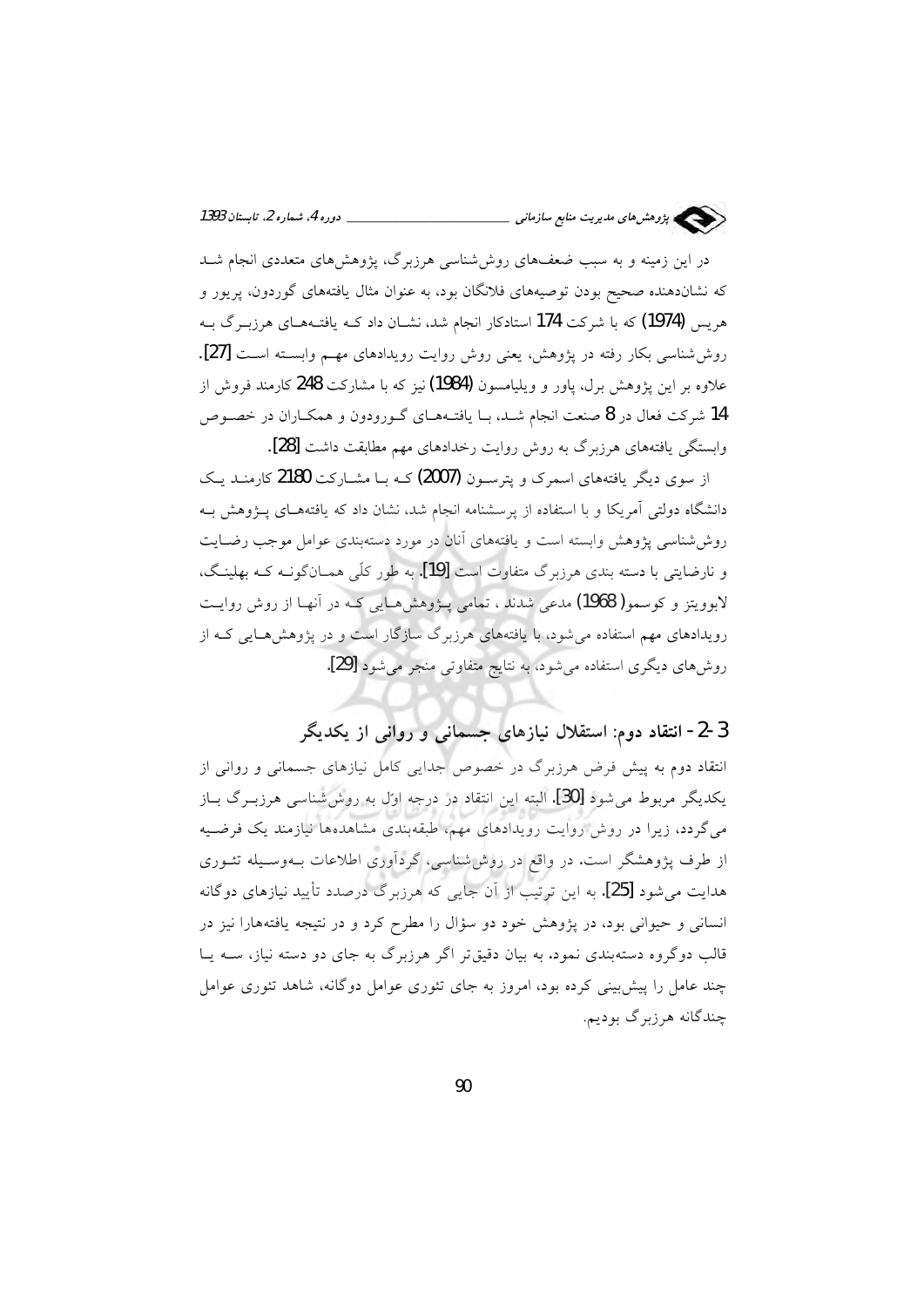یکی از اولین پژوهشهایی که این پیش فرض را زیر سؤال برد، توسط هـوس و ویگـور در 1967 انجام شد. این محققان طی 30 آزمایش و با حضور 14000 پاسخ<code>ca</code>نده مدعی شدند که نخست عوامل انگیزاننده و بهداشتی مستقل نیستند. دوم متغیرهای موفقیت و قــدردانی کـه بــه عنوان عوامل انگیزاننده معرفی شدهاند، عوامل بهداشتی هستند. علاوه بر این احتمـال مشـاهده موفقیت و قدردانی به عنوان عامل بهداشتی، از دو عامل شرایط کاری و ارتبـاط بــا سرپرســت بیشتر است. سایر یافتههای هوس و ویگور عبارتند از:

1.از آن جایی که استقلال دو عامل انگیزاننده و نگهدارنده تأیید نمی شود، لذا این ادعیا ک عوامل انگیزاننده از عوامل نگهدارنده قویتر هستند، مورد تردید است.

2. یک عامل برای یک نفر می تواند موجب رضایت و برای فرد دیگری عامل نارضایتی باشد.

3. در یک نمونه مشابه یک عامل می تواند هـم عامـل ایجـاد رضـایت و هـم عامـل ایجـاد نارضايتي باشد.

4. نظریه دو عاملی یک مدل ساده شده از روابط بین انگیـزش و رضـایت اسـت. در واقـع بخشی از عوامل ایجاد رضایت و عدم رضایت مندی را تبیین میکند نه تمامی آن را [31].

لوک<sup>1</sup> **(1976)** نیز با انجام چند پژوهش تجربی وجود عوامل بهداشتی را به چالش کشید و مدعی شد که صرفاً عوامل انگیزانده وجود دارند [3**2]. م**حقق دیگری به نــام اِون<sup>2</sup> در 1964 و در پژوهشی که با مشارکت 1021 کارگزار بیمه انجام شد، نشان داد که عوامـل دوگانــه نظریــه هرزبرگ را می توان به سه عامل گسترش داد که در آن قدردانی یک عامـل مسـتقل محسـوب می شود [33]. همچنین در پژوهشی که تســاوریتا و ســوریادی (2012) در میــان شــرکتهــای کوچک و متوسط اندونزی انجام دادند، عوامل پیشنهادی هرزبرگ را بـه شــش گــروه توســعه دادند که در آن مسئولیتپذیری یک عامل مستقل محسوب مـیشـود [34]. در همـین زمینـه یژوهش راتاووت و گونلانا (2003) که در بخش ساختمانسازی تایلند انجام شد، نشان داد که برخی از متغیرها در میان عوامل دوگانه هرزبرگ قرار نمی گیرند و خود عاملی مستقل محسوب مرشوند [35].

1. Locke

2. Ewen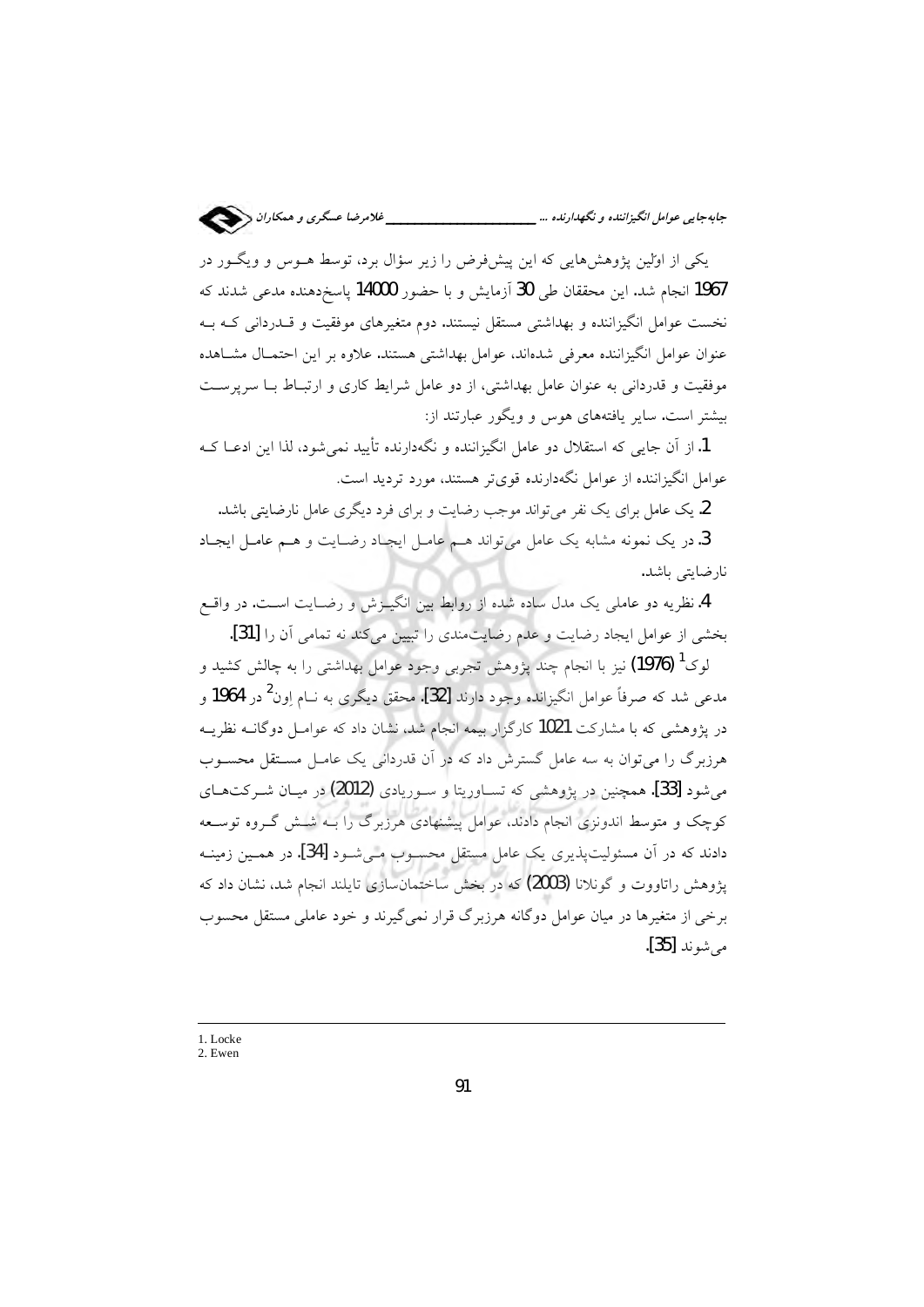

علاوه بر این پژوهش سوتاریا (1980) نشان داد که دستهبندی عوامل نگهدارنده و انگیزاننده تحت تأثیر شخصیت و نیازهای افراد قرار دارد. در واقع زمانی که فرد از منظـر روانشــناختی و اجتماعی به بلوغ نرسیده باشد، احتمال خطای اسناد و ارجاع نارضایتمندی به عوامل خارجی بیشتر است [36]. همچنـین یافتـههـای فورنهـایم و اراکلیـوس (2009) نشـان داد عــلاوه بــر .<br>ویژگیهای شخصیتی نظیر پنج صفت اصلی، متغیرهای جمعیتشناختی نظیر سن نیز بر عوامل نگهدارنده و انگیزاننده تأثیر گذار است [37].

اندریسانی و میلیوس(1977) نیز در پژوهشی که با مشارکت 4350 مرد 45 تــا 59 ســاله و 1729 مرد جوان 14 تا 24 ساله در دانشگاه اوهایو انجام شد، نشان دادند که نیازهای جسمانی و حیوانی یا به طور کلی نیازهای درونی و بیرونی به عوامل جمعیتشناختی نظیر سن، شـغل، طبقه شغلی، تحصیلات و نژاد افراد بستگی دارد، به طور مثال در میان کارکنان مشــاغل ســطح پایین و در میان جوانانی که به تازگی به شاغل شدهاند، پول یک عامل انگیزشی قوی محسوب مـیشـود، در حـالی کـه در میـان فـارغ|لتحصـیلان دانشـگاهی انگیـزههـای درونـی نظیـر مسئوليت پذيري و موفقيت قوي تر هستند [38].

یافتههای اسپاگنول<sub>ی</sub> و همکاران (2012) نیز که بین سال های 2001 تا 2007 و با مشـارکت 290 کارمند یک سازمان خدماتی در پورتوریکو انجام شد، نشان داد که عوامل رضایتمندی و نارضایتمندی در طی بازه مورد مطالعه تغییر کرده و در واقع با یکدیگر جا به جا شده است [16]. در جدیدترین پژوهش های، رولند و چیـدوزی (2012) بــا بررســی 315 فـرد فعــال در ستادهای انتخاباتی کاندیداهای نیجریه نشان دادند که عوامل دوگانه با نظریه هــوس و ویگــور همخوانی بیشتری دارد تا با دستهبندی نظریه هرزبرگ [39].

از سوی دیگر لاک **(1969)** با ارائه یک تعریف از رضایت شغلی، از منظـر دیگــری نظریــه دوعاملی را نقد کرد. به زعم لاک رضایت یا عدم رضایت تابعی است از رابطه میان آنچـه کـه فرد از شغل خود انتظار دارد و آنچه که از آن بــه دســت مــی|آورد. از ایــن رو رضــایت کامــل نداشتن، به معنای شکست در برآورده کردن تمامی عناصری است که فرد از شغل خود انتظـار دارد. به این ترتیب مدعی شد که هرزبرگ در دستهبنـدی عناصـر بـه جـای رضـایت و عــدم رضایت باید شکست و موفقیت را قرار میداد و از پاسخ دهندگان در مورد عوامل موفقیت یـا شکست در شغل سؤال می کرد [40].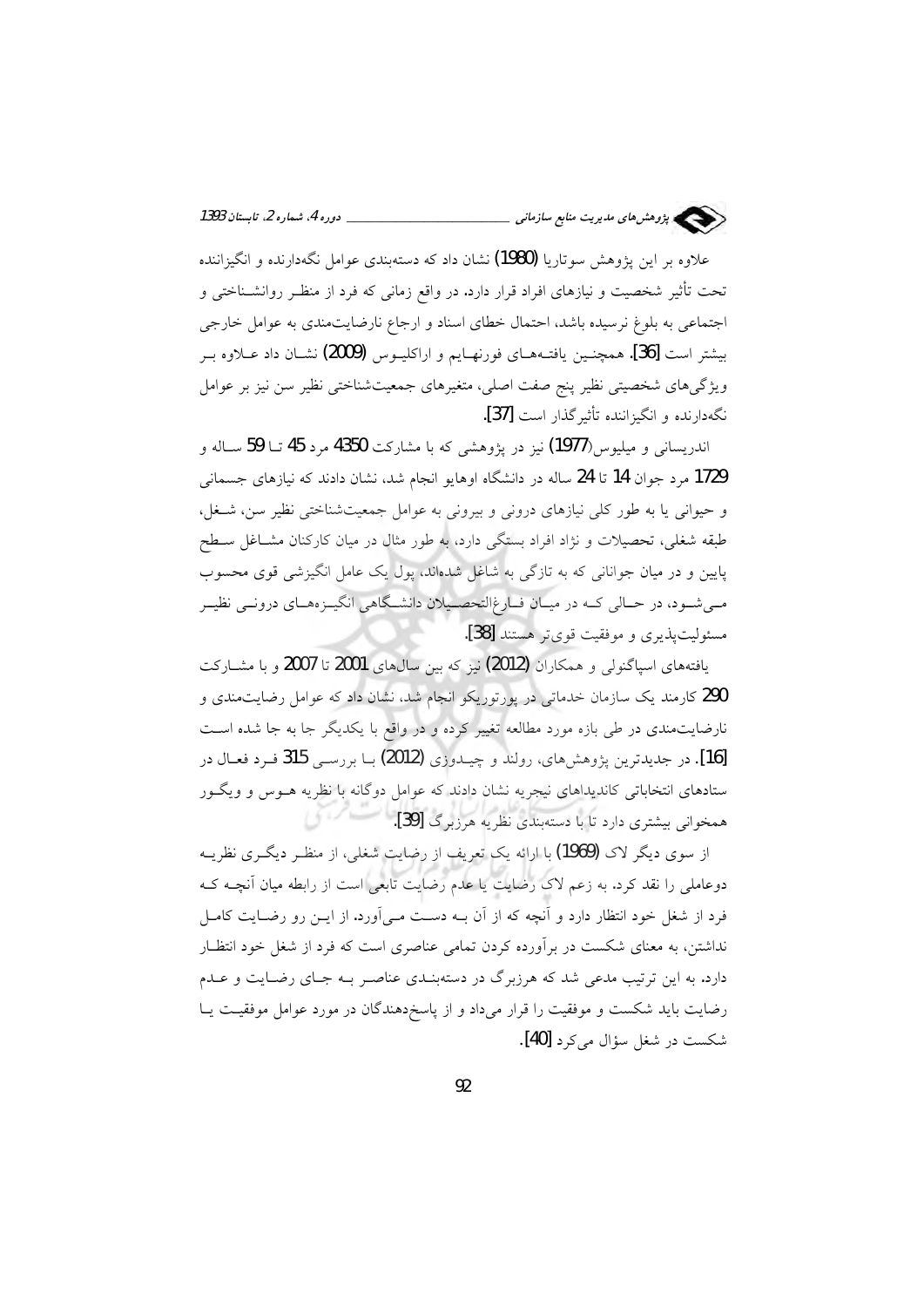

### 3-3- فرضیههای یژوهش

فرضیه اول: عوامل انگیزاننده و نگهدارنـده کارکنـان جامعــه مـورد بررســی از مــدل دوعــاملـی هرزبرگ تبعیت می کند.

فرضیه دوَّم: عوامل انگیزاننده و نگهدارنده مدل هرزیرگ از یکدیگر مستقل هستند.

## 4- روش شناسی پژوهش

این پژوهش از منظر اجرا، توصیفی و از منظر هدف، یک پــژوهش کــاربردی اســت. از منظــر اندازه پژوهش نیز در گروه مطالعات موردی دستهبندی میشود. همچنین از نظر اندازهگیــری و تحلیل دادهها یک پژوهش کمّـی محسـوب مـی.شود. ابـزار مـورد اسـتفاده در ایــن پــژوهش پرسشنامهای است که توسط تک هونگ و واحید<sup>1</sup> در سال **2011** در مجلــه اَکــادمی مــدیریت آسیا، به چاپ رسید [41]. این پرسشنامه در دو بخش عوامل بهداشتی با 6 خردهمعیار و عوامل انگیزاننده شامل پنج خردهمعیار در طیف پنجگانه لیکرت تنظیم شد و دارای 30 سـؤال اسـت. جدول 1 تعداد سؤال0های و پایایی مربوط به هر عامل را نشان میدهد.

| پایایی | سؤ ال@اي  | متغير                 | سازه            |
|--------|-----------|-----------------------|-----------------|
| 0/801  | $3 - 1$   | مو فقيت               |                 |
| 0/606  | $5 - 4$   | پيشرفت                |                 |
| 0/638  | $8-6$     | نفس کار               | عوامل انگیزشی   |
| 0/890  | $11 - 9$  | قدر دانی              |                 |
| 0/896  | $14 - 12$ | رشد                   |                 |
| 0/706  | $17 - 15$ | سیاستهای شرکت         |                 |
| 0/782  | $20 - 18$ | ارتباط با همكاران     |                 |
| 0/808  | $23 - 21$ | امنیت شغلی شغلی       | عوامل نگەدارندە |
| 0/816  | $26 - 24$ | ار تباط با سر پر ستان |                 |
| 0/513  | $28 - 27$ | يو ل                  |                 |
| 0/732  | $30 - 29$ | شرابط کاری            |                 |
| 0/848  |           | $30 - 1$              | كل پرسشنامه     |

جدول 1 پایایی پرسشنامه پژوهش به تفکیک هر عامل

1. Teck-Hong & Waheed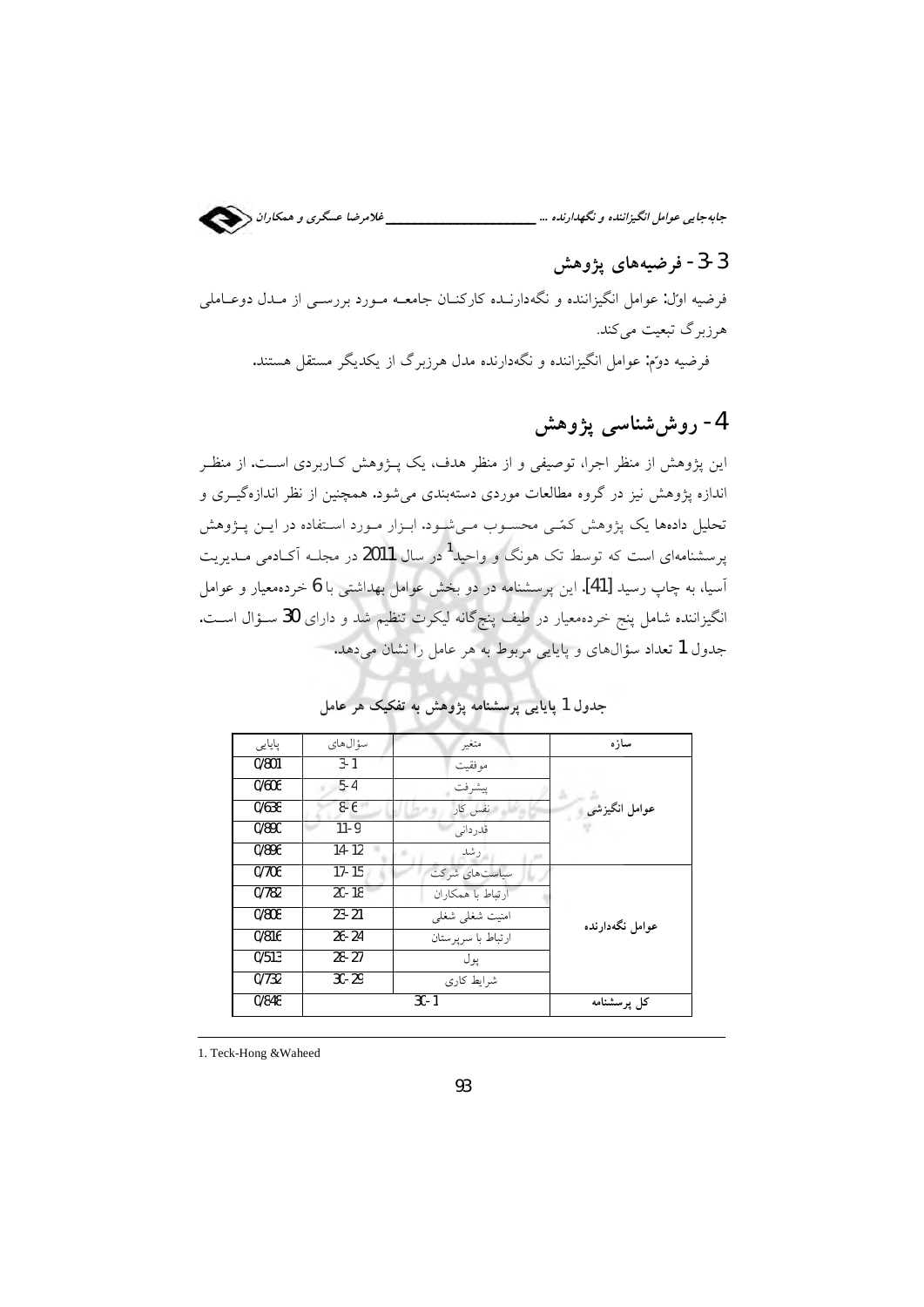

جامعه مورد بررسی یک شرکت تولیدکننده قطعات الکترونیکی است کـه دارای دو واحـد فعال در تهران و شیراز است. کارکنان مجتمع تهران در واحدهای پژوهش و توسعه و کارکنان مجتمع شیراز در واحدهای تولیدی شاغل هستند. پرسشنامه پژوهش به صورت تمام شــمار در میان 300 کارمند شرکت توزیع شد که 190 پرسشنامه قابل بررسی بـه محققـان عــودت شــد. جدول 2 اطلاعات جمعیت شناختی مربوط به پاسخ دهندگان را نشان می دهد.

| طبقات و تعداد افراد در هر طبقه براساس معیارهای جمعیتشناختی پژوهش | ویژگیهای جامعه         |         |                       |        |                        |            |
|------------------------------------------------------------------|------------------------|---------|-----------------------|--------|------------------------|------------|
| 56 نفر                                                           | فوق ليسانس             | 102نفر  | ليسانس                | 32 نفر | فوق ديپلم و<br>كمتر    | تحصيلات    |
| 41 نفر                                                           | بیش از 15 سال<br>سابقه | 116 نفر | بين 5-15 سال<br>سابقه | 33 نفر | كمتر از 5 سال<br>سابقه | سابقه کاری |
| 129 نفر                                                          | كارشناس                | 37 نفر  | مدير مياني            | 14 نفر | مدير ارشد              | جايگاه     |
|                                                                  | 120 نفر                |         | تهران                 | 70 نفر | شيراز                  | محل خدمت   |

جدول 2 اطلاعات جمعیتشناختی یژوهش

برای تحلیل اطلاعات نیز از تحلیل عاملی تأییدی و نرمافـزار SPSS16 اسـتفاده شــد. ایــن نرمافزار در تحلیل عاملی، سه گــزارش تولیــد مــیکنــد. در گــزارش اول متغیرهــای پــژوهش توصیف میشوند. در گام دوم، آزمون کایزر مایر برای سنجش کفایت نمونه تولید می شود. در گام سوم نیز بار عاملی عوامل به روشهای مختلف از جمله روش واریمکس ارائه میشود.

 $\sim$ 

### 5- يافتەھاي يژوهش

در گام اول عوامل انگیزاننده و نگهدارنده شهرهای تهـران و شــیراز بــا آزمــون تحلیـل واریــانس مقایسه شدند. جدول 3 نشان میدهد که در سطح اطمنیان 95 درصد در میان کارکنان تهران و شیراز در انگیزههای موفقیت، امنیت شغلی و سرپرستی تفاوتهای معناداری وجود دارد.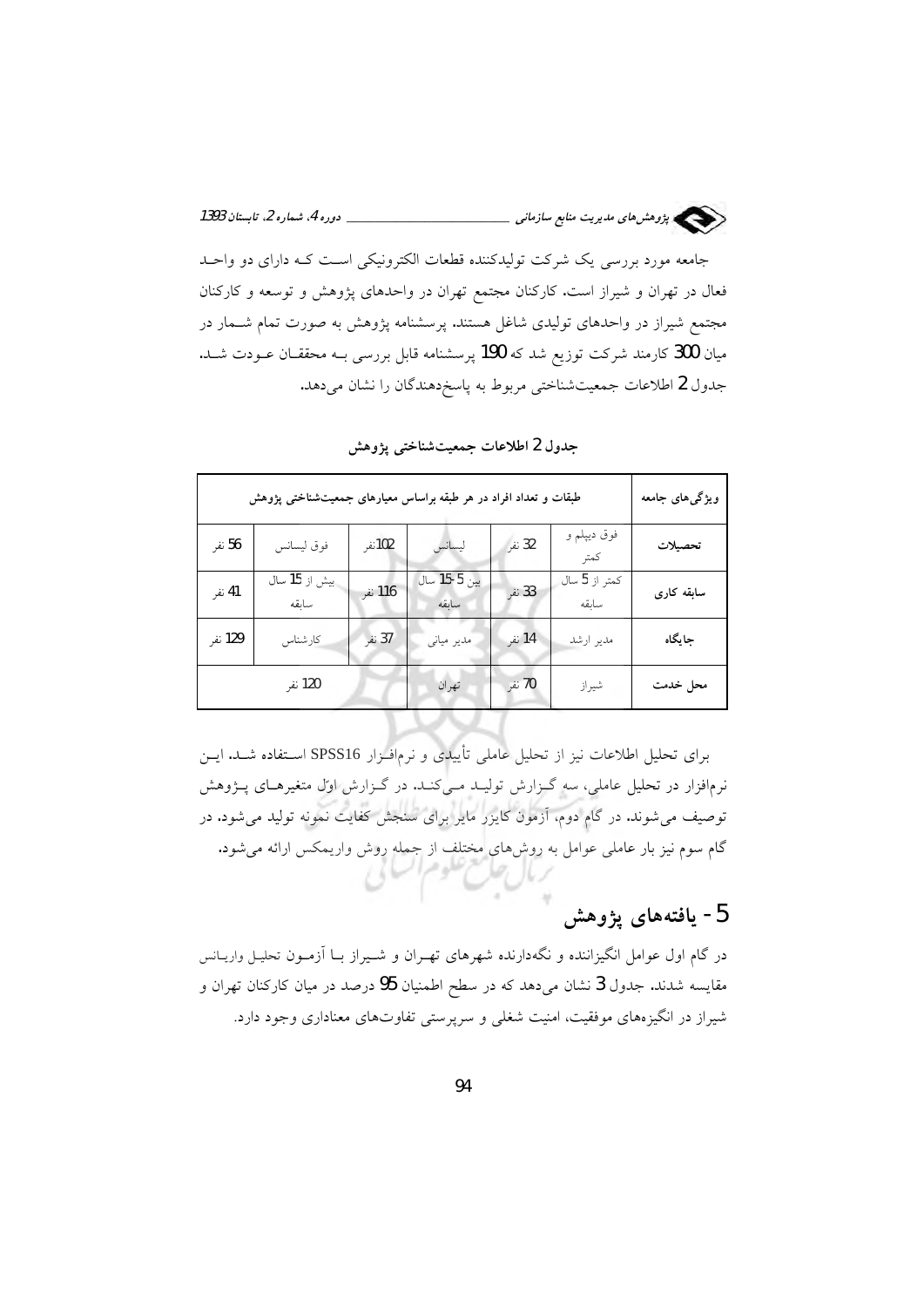

|                    | شيراز |      | تهران |      | <b>ANOVA</b> |      |
|--------------------|-------|------|-------|------|--------------|------|
|                    | N     | Mean | N     | Mean | F            | Sig. |
| موفقيت             | 70    | 3/54 | 120   | 3/22 | 5/13         | 0/03 |
| پيشرفت             | 70    | 3/49 | 120   | 3/33 | 1/12         | 0/29 |
| نفس کار            | 70    | 3/75 | 120   | 3/7  | 0/20         | 0/66 |
| قدرداني            | 70    | 2/85 | 120   | 2/74 | 0/45         | 0/51 |
| ر شد               | 70    | 3/21 | 120   | 2/98 | 1/99         | /16  |
| سیاستهای شرکت      | 70    | 2/98 | 120   | 2/8  | 1/94         | 0/17 |
| ارتباط با همکاران  | 70    | 3/67 | 120   | 3/47 | 2/67         | 0/1  |
| امنیت شغلی         | 70    | 3/34 | 120   | 3/07 | 4/19         | 0/04 |
| ارتباط با سرپرستان | 70    | 3/28 | 120   | 2/95 | 4/48         | 0/04 |
| پول                | 70    | 3/02 | 120   | 2/73 | 2/47         | 0/12 |
| شرایط کاری         | 70    | 3/05 | 120   | 2/93 | 0/64         | 0/42 |

جدول 3 توصیف عوامل انگیزاننده و نگهدارنده شیراز

.<br>همانگونه که پیشتر ذکر شد، نرم|فزار SPSS برای سـنجش کفایــت تعــداد نمونــه، اَزمــون کایزرمایر را تولید میکند. براساس مقادیر گزارش شده در جدول 4 تعــداد نمونــه جمــع|َوری شده ( تهران 120 و شیراز 70) برای ادامه پژوهش و دستهبندی عوامل کفایت میکنند.

| اندازهگیری نمونهگیری کفایت | شيراز        | تهران   |         |
|----------------------------|--------------|---------|---------|
| Kaiser-Meyer-Olkin Measure |              | 0.857   | 0.888   |
|                            | تقریب Approx | 903/562 | 755.842 |
| آزمون بارتلت از کرویت      | df           | 66      | 66      |
|                            | Sig.         | 0.000   | 0.000   |

.<br>جدول 4 آزمون کایزر مایر برای سنجش کفایت نمونهها ( تهران و شیراز)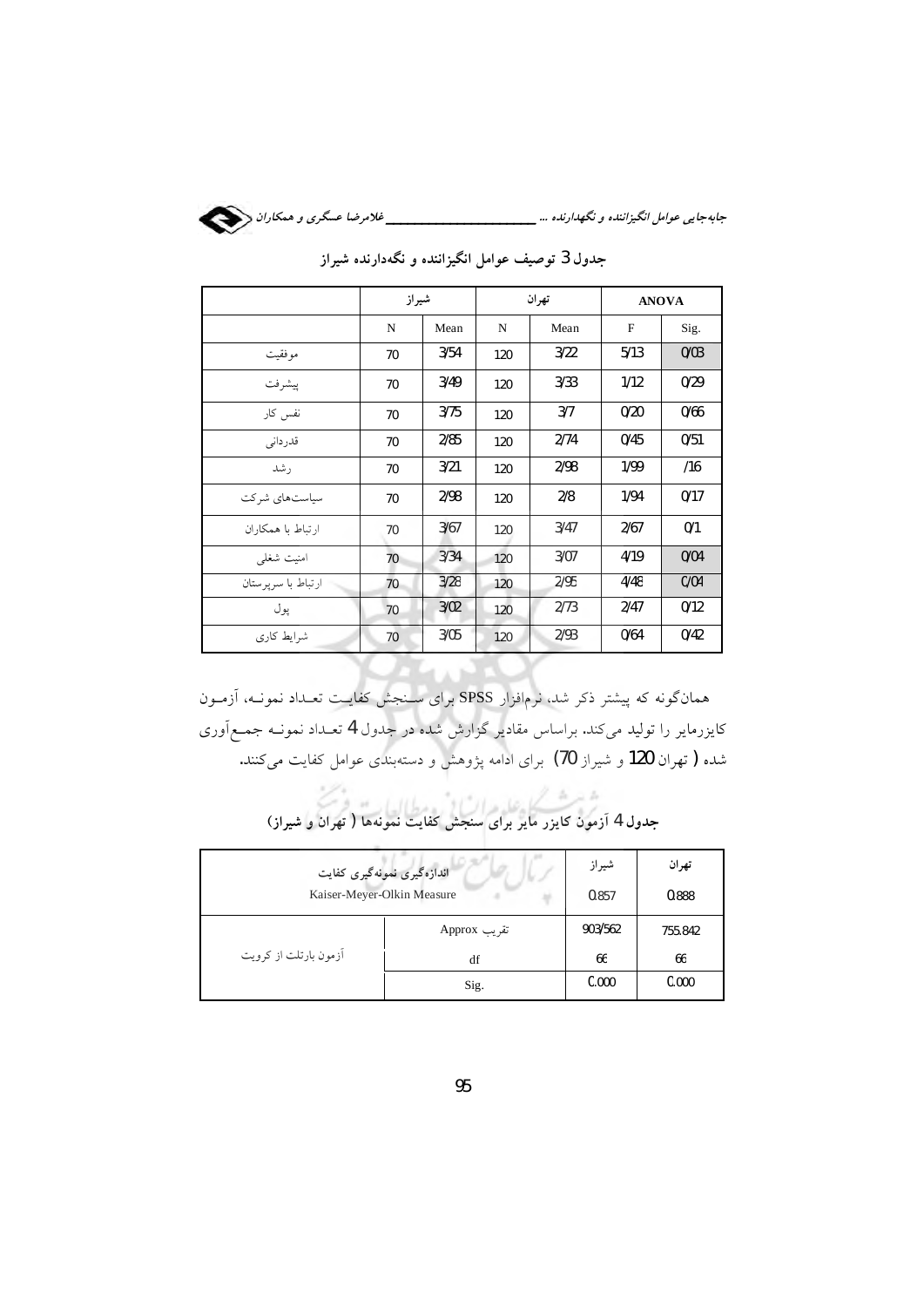

پس از بررسی کفایت نمونه، گام بعدی دستهبنـدی عوامـل بـا تحليـل عـاملی اسـت. براساس مقادیر گزارش شده در جدول 5 عوامـل انگیزشـی تهـران و شـیراز بـه صـورت یکسان دستهبندی نمی شوند. از این رو فرضیه پـژوهش مبنـی بـر یکسـان بـودن عوامـل نگهدارنده و انگیزاننده در تهران و شیراز تأیید نمیشود. همـانگونـه کـه در ایـن جـدول مشاهده می شود، تفاوتهایی نیز در دستهبندی انجام شده با عوامل هرزبرگ وجـود دارد. در واقع آزمون تحلیل عاملی نشان داد که عوامل انگیزاننـده و نگـهدارنـده جامعـه مـورد بررسی، بهخصوص کارکنان مجموعـه تهـران بـا عوامـل ذکـر شـده در نظریـه هرزبـرگ متفاوت است.

یافتهها نشان داد که در شهر تهران از میان پنج عامل ذکر شده در مـدل هرزبـرگ سـه عامل رشد، قدردانی و پیشرفت در گروه عوامل انگیزاننده و عوامل موفقیت و نفس کار در گروه عوامل نگهدارنده قرار میگیرند. علاوه بر این در میان کارکنان تهران، چهـار عامـل یول، شرایط کاری، سیاستهای شرکت و ارتباط با سریرست (که در مدل هرزیرگ عوامل نگهدارنده ذکر شده بودند) عوامل انگیزاننده و ارتباط با همکـاران، یـک عامـل بهداشـتـی است. نکته قابل توجه در پژوهش آن است که امنیت شغلی، در هـیچ یـک از گـروههـای بهداشتی و نگهدارنده دستهبندی نمی شود. در واقع در شهر تهران، امنیت شغلی یک عامل مستقل محسوب مي شود.

اما در خصوص شهر شیراز عوامل رشد، قدردانی، نفس کار، موفقیت و شـرایط کــاری عوامل انگیزاننده محسوب می شوند. در واقع نظرهای کارکنـان شـهر شـیراز بـا نظریــه هرزبرگ هماهنگی بیشتری دارد. البته وجود عامل شرایط کاری در میان عوامل انگیزاننده شیراز تنها عامل تفاوت با این نظریه محسوب میشود. از سوی دیگر همان جدول نشان می دهد که قدردانی، ارتباط با سرپرست، سیاستهای شرکت، امنیت شـغلی و ارتبـاط بـا همکاران، عوامل بهداشتی شهر شیراز محسوب میشوند. نکته قابل توجه در پژوهش ایـن است که بار عاملی متغیر پول به اندازهای است که در هیچ یک از گروههای انگیزاننــده و نگهدارنده دستهبندی نمی شود. در واقع در میان کارکنان واحـد شـیراز، پـول یـک عامـل مستقل است.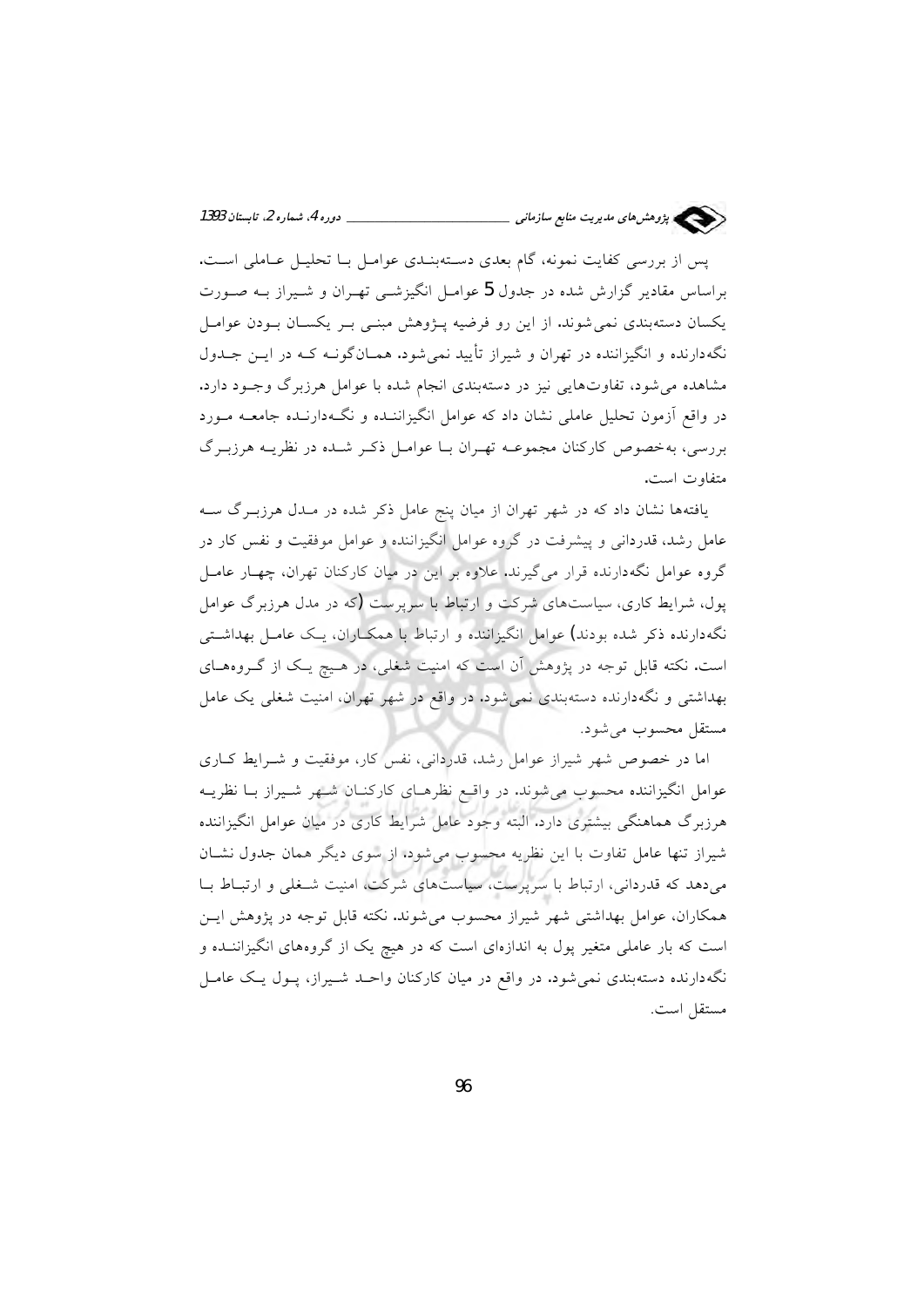

| شهر                |              | نظریه هرزبرگ |            | واحد تهران | واحد شيراز |           |  |
|--------------------|--------------|--------------|------------|------------|------------|-----------|--|
| متغير              | أ انگيزاننده | نگەدارندە    | انگيزاننده | نگەدارندە  | انگيزاننده | نگەدارندە |  |
| قدردانى            | ٠            |              | 0/869      |            |            | .695      |  |
| رشد                | ٠            |              | 0/816      |            | 0/788      |           |  |
| ييشرفت             | ■            |              | 0/66       |            | 0/753      |           |  |
| نفس کار            | ■            |              |            | 0/817      | 0/728      |           |  |
| موفقيت             |              |              |            | 0/667      | 0/811      |           |  |
| امنيت شغلى         |              |              |            |            |            | 0/769     |  |
| ارتباط با كارمندان |              | ш            |            | 0/807      |            | 0/753     |  |
| ارتباط با سرپرستی  |              |              | 0/782      |            |            | 0/694     |  |
| پول                |              |              | 0/772      |            |            |           |  |
| شرايط كارى         |              | ٠            | 0/76       |            | 0/669      |           |  |
| سیاستهای شرکت      |              |              | 0/694      |            |            | 0/619     |  |

جدول 5 مقایسه عوامل انگیزاننده و نگهدارنده با نظریه دو عاملی هرزبرگ

علاوه بر این به منظور بررسی استقلال عوامل نگهدارنده و انگیزاننده که در مـدل هرزبـرگ به عنوان یک پیشفرض ذکر شده است، از آزمون تعامد<sup>1</sup> استفاده شــد. براســاس ایــن آزمــون، وقتی دو بردار از یکدیگر مستقل باشند، همبستگی میان آنها صفر خواهد بود. معمولاً یکسی از ۔<br>آزمونہایی که برای سنجش تعامد استفاده مےشود، همبستگی پیرسـون اسـت. همبسـتگی پیرسون که در میان تمام عوامل انگیزاننده و نگهدارنده انجـام شــده و مقــادیر آن در جــدول 6 ارائه شده است، نشان میدهد که در سطح اطمینان 99 درصد و یــا 95 درصــد ایــن عوامــل از یکدیگر مستقل نیستند و رابطه معناداری میان بیشتر متغیرها مشاهده می شود. استثناهای موجود به رابطه میان یول و نفس کار و همچنین رابطه میان ارتبـاط بــا همکــاران و پیشــرفت مربــوط می شود. از این رو پیش فرض موجود در نظریه هرزبرگ مبنی بــر اینکــه عوامــل انگیزاننــده و

<sup>1.</sup> Orthogonality Test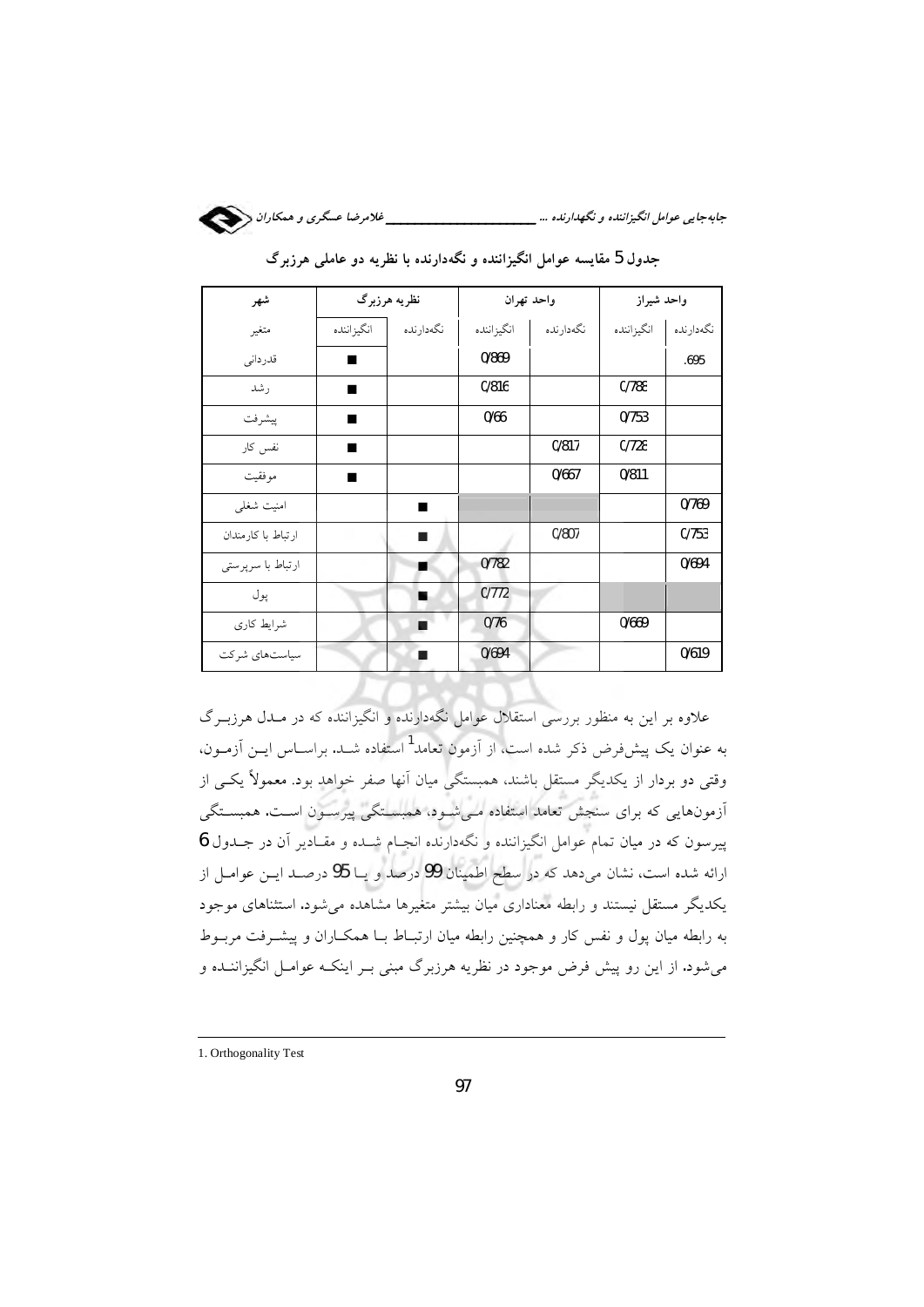نگهدارنده از یکدیگر مستقل هستند، تأیید نمیشود. بنابراین این ادعا که متضاد رضایتمنـدی، نارضایتمندی نیست؛ مورد تردید است.

| متغيرها              | 1         | 2         | 3         | 4            | 5              | 6              | 7            | 8         | 9         | 10        |
|----------------------|-----------|-----------|-----------|--------------|----------------|----------------|--------------|-----------|-----------|-----------|
| موفقيت (1)           | 1         | $0.496 -$ | $0.521 -$ | $0.532 -$    | $0.557 -$      | 0.527          | $0.480 -$    | $0.547 -$ | $0.465 -$ | $0.369 -$ |
|                      |           | 0.000     | 0.000     | 0.000        | 0.000          | 0.000          | 0.000        | 0.000     | 0.000     | 0.000     |
|                      |           | 1         | $0.330 -$ | 0.528        | $0.591 -$      | 0.540          | 0.101        | 0.391     | .433      | .399      |
| پيشرفت(2)            |           |           | 0.000     | 0.000        | 0.000          | 0.000          | 0.255        | 0.000     | 0.000     | 0.000     |
| نفس کار <b>(3)</b>   |           |           | 1         | 0.214        | $0.237 -$      | $0.280 -$      | $0.460 -$    | $0.360 -$ | 0.186     | 0.107     |
|                      |           |           |           | 0.015        | 0.007          | 0.001          | 0.000        | 0.000     | 0.035     | 0.226     |
| قدردانی (4)          |           |           |           | $\mathbf{1}$ | $0.749 -$      | $0.538 -$      | 0.162        | $0.542 -$ | $0.739 -$ | $0.607 -$ |
|                      |           |           |           |              | 0.000          | 0.000          | 0.067        | 0.000     | 0.000     | 0.000     |
| رشد(5)               |           |           |           |              | $\overline{1}$ | $0.575 -$      | $0.239 -$    | $0.609 -$ | $0.575 -$ | $0.531 -$ |
|                      |           |           |           |              |                | 0.000          | 0.006        | 0.000     | 0.000     | 0.000     |
| سیاستهای شرکت(6)     |           |           |           |              |                | $\overline{1}$ | $0.263 -$    | $0.589 -$ | $0.470 -$ | $0.520 -$ |
|                      |           |           |           |              |                |                | 0.003        | 0.000     | 0.000     | 0.000     |
| ارتباط با همكاران(7) |           |           |           |              |                |                | $\mathbf{1}$ | $0.371 -$ | 0.223     | $0.182 -$ |
|                      |           |           |           |              |                |                | s            | 0.000     | 0.011     | 0.039     |
| امنيت شغلي(8)        |           |           |           |              |                |                | 92           | 1         | $0.501 -$ | $0.442 -$ |
|                      |           | ٠         |           |              |                |                |              |           | 0.000     | 0.000     |
| ارتباط با سريرست (9) |           |           |           |              |                |                |              |           | 1         | $0.569 -$ |
|                      |           |           |           |              |                |                |              |           |           | 0.000     |
| شرايط كارى(11)       | $0.594 -$ | $0.515 -$ | $0.239 -$ | $0.609 -$    | $0.607 -$      | $0.546 -$      | $0.255 -$    | $0.446 -$ | $0.549 -$ | $0.594 -$ |
|                      | 0.000     | 0.000     | 0.006     | 0.000        | 0.000          | 0.000          | 0.003        | 0.000     | 0.000     | 0.000     |

جدول 6 آزمون تعامد میان عوامل نگهدارنده و انگیزاننده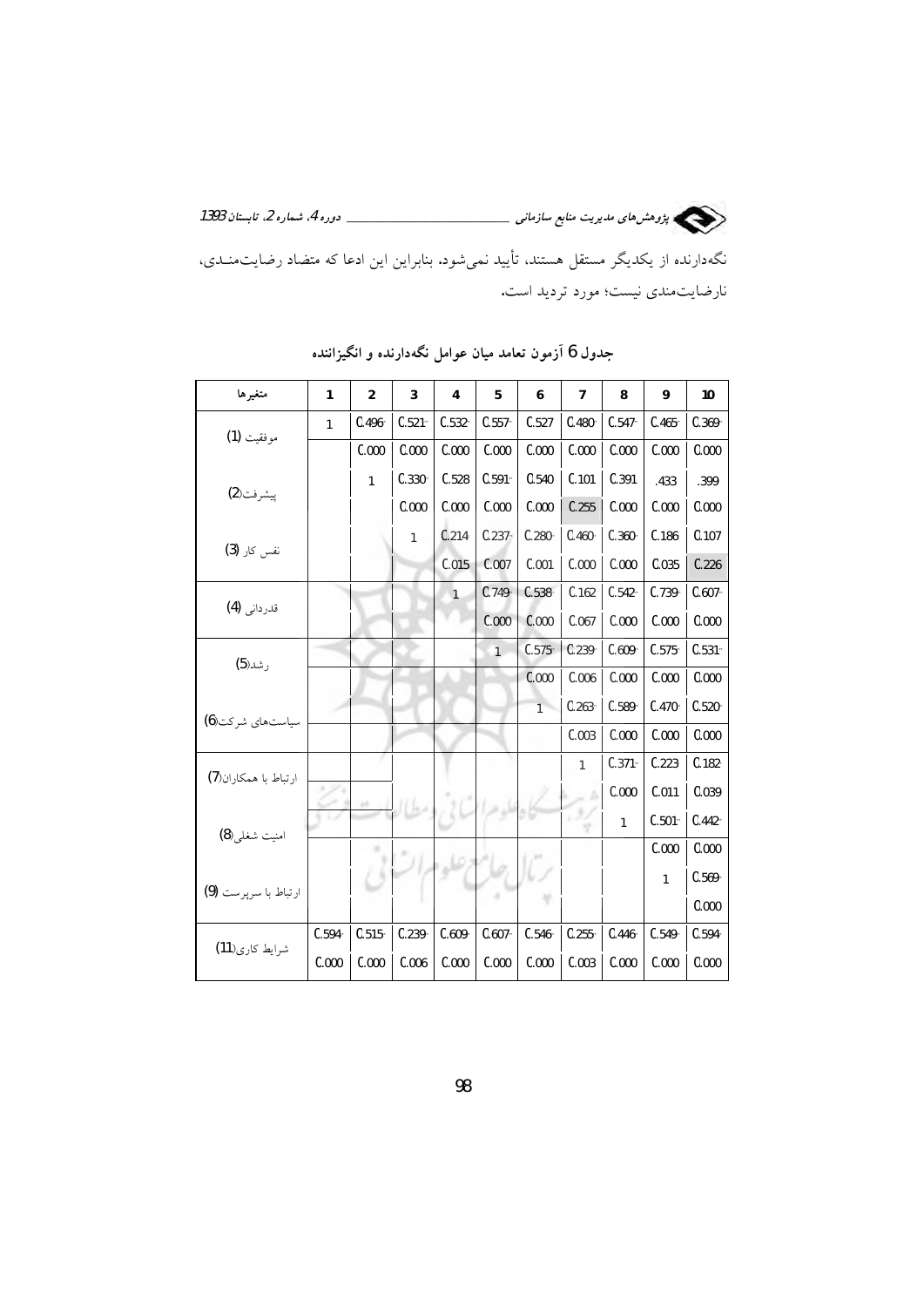

جابهجایی عوامل انگیزاننده و نگهدارنده ...\_\_\_\_\_\_\_

# 6- نتيجه گيري

هدف این پژوهش بررسی انتقادهای وارد بر نظریه هرزبرگ بـود. بـه ایــن منظـور دو فرضـیه تدوین شد که فرضیه اول به دستهبندی عوامل انگیزاننده و نگهدارنده هرزبرگ مــی پرداخــت و فرضیه دوم استقلال میان عوامل بهداشتی و انگیزشی را بررسی می کرد. در این راستا استفاده از پرسشنامه و بهرهگیری از آن- به جای روش روایت اتفاقات مهم- و اجرای آزمونهای متعــدد آماری نشان داد که انتقادهای وارد بر نظریه هرزبرگ صحیح است.

در خصوص فرضیه اول پژوهش، استفاده از آزمـون تحلیـل عـاملی نشـان داد کـه عوامـل نگهدارنده و انگیزاننده را می توان به چهار عامل گسترش داد که در آن یول و امنیت شــغلی دو .<br>متغیر مستقل از عوامل مطرح شده در نظریه هرزبرگ محسوب می شوند که این یافته بــا نتــایج پژوهش راتووت و اوگونالا که در تایلند انجام شده است، همسو است.

علاوه بر این براساس یافتههای هوس و ویگور در یک شـرکت مشـابه عوامـل موفقیـت و نفس کار- برای کارکنان شیراز- عامل انگیزاننده و همان عوامل بـرای کارکنــان دیگــر– شــهر تهران- عامل نگهدارنده است. همچنین همـانگونــه کــه ایــن دو در پــژوهشهــای خــود ذکـر کردهاند، عامل موفقیت یک عامل نگهدارنده است و در گروه عوامل انگیزاننده قرار نمــی&ــرد که این یافته با نتایج پژوهش هیون و اُو **(2011)**- که با مشارکت افسران لجستیک و ســربازان واحد سرو غذا در ارتش کره انجام شده است-همراستا است. در پژوهش اخیر مشاهده شد که از منظر افسران، موفقیت و شرایط کاری عوامل انگیزاننده محسوب مـی شـوند. لـیکن از نظـر سربازان، سرپرستی و استقلال عمل، عوامل بهداشتی محسوب می شوند [42].

علاوه بر این در میان کارکنان شهر شیراز،یول یک عامل مستقل محسوب می شود. یکسی از توجیههای قابل ارائه در این زمینه را می توان به شیوه پرداخت دستمزد در این واحد نسبت داد. در واقع بر اساس نظر گرهارت و فانگ (2014) پرداخت به کارکنان بر اساس اساس سه معیار نتیجهگرایی(فروش، سود، یا بازده تولید) رفتارگرایی(ارزیـابی مشـتریان و سرپرسـتان) و یــا تلاش فرد یا گروه (سازمان، گروه، دیارتمان ) قابل انجام است [43]. به دلیل آنکه واحد شیراز یک واحد تولید مکانیزه است و از آنجا که در این شیوه تولید، میزان تولید کارکنـان بــهوسـیله ظرفیت ماشینها و تجهیزات محدود می شود، از این رو کارکنان شیراز به میزان دریافتی خــود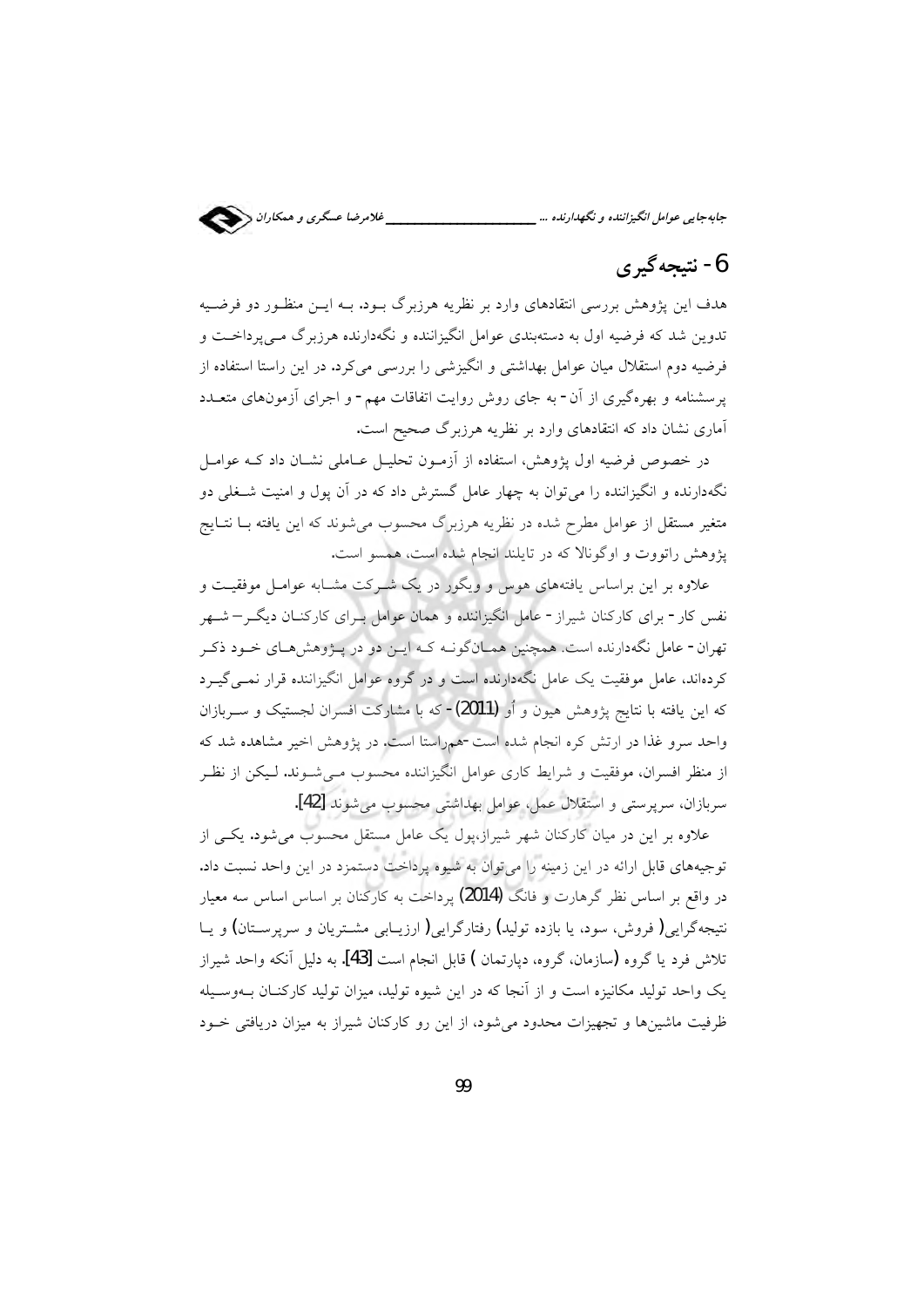\_\_ دوره 4. شماره 2. تابستان 1393 سیسی پژوهش های مدیریت منابع سازمانی \_ آگاهی داشته و تلاش آنان تأثیر چندانی بر افزایش درآمد کارکنان ندارد. بــه ایــن ترتیـب پــول برای کارکنان این مجتمع جنبه انگیزشی یا بهداشتی ندارد.

لیکن کارکنان مجتمع تهران به فعالیتهای پروهشــی فناورانــه مشــغول هســتند، از ایــن رو پرداختهای آنان براساس ارزیابی مدیران تعیین می شود. در این صورت به موضوع سرپرستی و دریافتی ناشی از ارزیابی ها حساس هستند. علاوه بر این از آنجا که هزینههای معیشت در شهر تهران بیشتر از شهر شیراز است، یول یک عامل انگیزاننده قوی برای کارکنان تهران محســوب می شود. در واقع همانگونه که پژوهش هـای آدیگـون (1998)- کـه روی کارکنــان قبرســی و ترکتبار انجام شده است- نشان داد در کشورهای جهان سوم پول ابزار اصلی ارضای بسیاری از نیازها از جمله نیارهاز اولیّه و نیازهای مرتبط با آن محسوب می شود. از این رو در جوامعی که هزينه معيشت در آنها بالا است يول به عنوان يک عامل انگيزشي خود را نشان مي دهد[44]. از سوی دیگر این یافته با پژوهشهای اوساگامی و پارک که در سال 2006 و به منظـور بررســی .<br>سطوح انگیزشی کارکنان کرهای و ژاپنی انجام شده است، همراستا است که در آن ادعا شده برای كاركنان اين دو كشور، يول يك عامل انگيزشي بسيار قوي محسوب مي شود [45].

علاوه بر این پژوهش لام (2011) - که در خصوص تجاری سازی فعالیـتهـای محققـان انجام شده است- نشان داد که برای محققـان گـرفتن جـوایز و نشــانهـا از عوامـل انگیزشــی محسوب می شود [46]. به این ترتیب در مجتمع تهران که کارکنان بـه فعالیــتهـای پــژوهش توسعه مشغول هستند، بايد شاهد توجه و علاقه كاركنان به جوايز و نشانها باشـيم، امـا از آن جایی که در سیستم ارزیابی عملکرد تهران از نشانها و جوایز استفاده نمی شود، پول چایگزین تمامی روش های انگیزشی این دسته از کارکنان شده است.

در خصوص استقلال نیاز امنیت در مجتمع تهران باید عنوان کرد کـه ماهیـت فعالیـتهـای پژوهش توسعه دانش;بنیان که عموماً فعالیتهایی تخصصی و زمانبر هسـتند؛ بــه گونــهای کــه موجب می شود ارزیابی توانایی محققان در کوتاهمدت امکان پذیر نباشد. علاوه بر این بهواسطه انتقال فناوری و تخصصی شدن فعالیتهای کارکنان این مجتمع، محققـان از اسـتمرار حضـور خود در سازمان مطمئن هستند. از این رو عامل مذکور به عنوان یک عامل مسـتقل از نیازهـای انگيزشي و بهداشتي ظاهر شده است.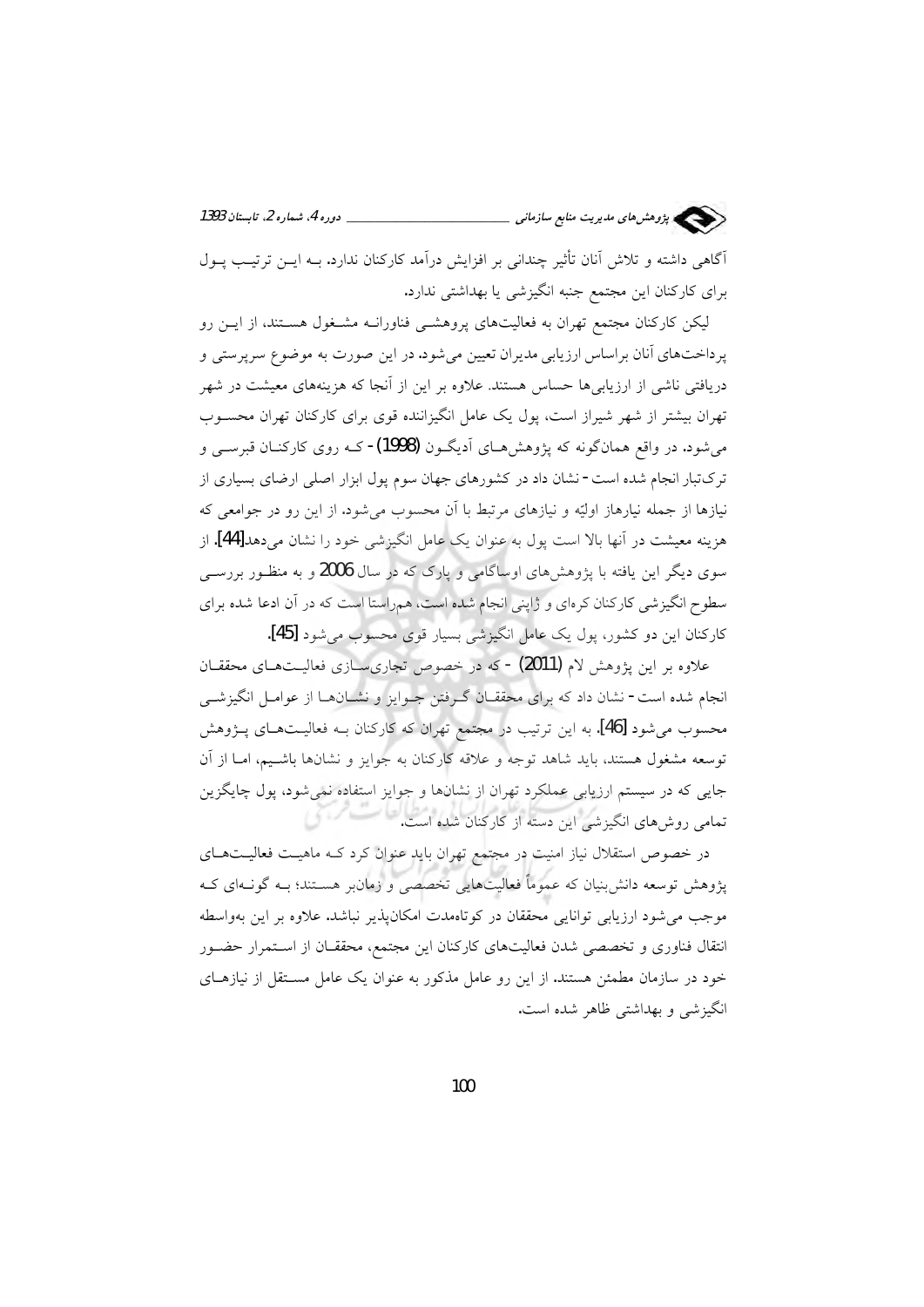در خصوص فرضیه دوم یژوهش نیز، آزمون تعامد نشان داد که میان عوامل انگیزاننــده و نگهدارنده مطرح شده در مدل هرزبرگ همبستگی معناداری مشاهده مـی شـود. درواقـع برخلاف نظر هرزبرگ این عوامل از یکدیگر مستقل نیستند. این یافته بـا نتـایج پــژوهش هـوس و ويگـور [31] پــژوهش بــرل، پــاور و ويليامســون [28] و پــژوهش لونــدنبرگ، گودمندنسون و آندرسون [47] همسو است. از این رو وجود دو بعد یا دو طیـف مسـتقل در این نظریه تأیید نمی شود. درواقع همـانگونــه کــه آمابیــل (1993) نشــان داده اســت، عوامل انگیزاننده و بهداشتی از یکدیگر مستقل نیستند بلکه انگیزههای درونـی و بیرونـی مکمل یکدیگر بوده و نقش هـمافزایـی بـر یکـدیگر دارنـد. در واقـع بهتـرین حالـت از رضایت شغلی زمانی ایجاد می شود که عوامل انگیزشی ترکیبی از انگیـزه هـای درونــی و بيروني باشد [48].

با توجه به چرخش عوامل نگهدارنده و بهداشتی در هر دو مجتمع تهران و شیراز به مدیران مجموعه پیشنهاد می شود که از تجویز سیاستهای تشویقی و انگیزشی یکسان در کل شـرکت اجتناب نموده و متناسب با فضای موجود در هر مجتمع برنامـههـای بهداشـتی و انگیزشـــ را برنامهریزی و اجرا کنند.

علاوه بر این از آن جایی که پول به عنوان یک عامل انگیزشی شناخته شده است، بایــد بــا برنامهریزی نسبت به معرفی سایر ابزارهای تشویقی در سازمان نظیـر اعطـای نشـانهـا و مدالها به کارکنان اقدام نمود. براساس توصیه هرزبـرگ اگـر پـول کـه مـی،بایـد یـک عامـل نگهدارنده باشد به یک عامل انگیزشی تبدیل شود باید منتظـر مـرگ روح انســانی و خلاقیــت فستأوهوه السائي ومطالطات مردا در سازمان بود [22].

در خاتمه باید عنوان کرد که برخی از نتایج این پژوهش با نظریه هرزبرگ متفاوت بـود. اگرچــه این تفاوتها به ابزار پژوهش باز میگردد، اما تغییـرات انجـام شــده در ابـزار پــژوهش بــه منظـور برطرف کردن نقدهای وارد بر نظریه دوعاملی انجام شده است. در پایان به محققان پیشنهاد می شـود با تکرار این اَزمایش، پژوهشهای مشابه را اجرا کنند. شاید نتایج پــژوهش اَنــان خــط بطلانــی بــر دستاوردهای پژوهش حاضر بوده و تصادفی بودن نتایج بدست آمده را نشان دهد.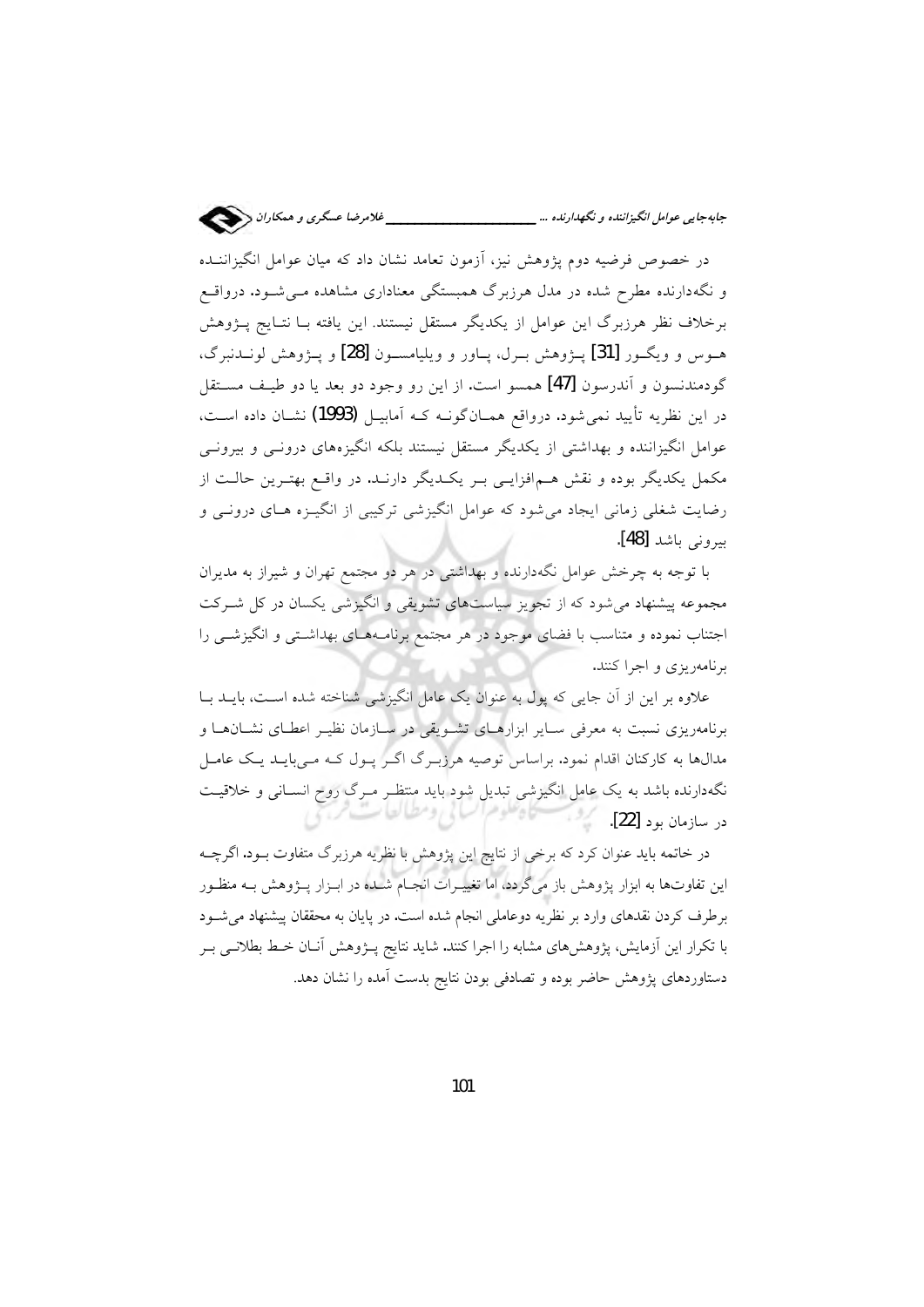

7- منابع

- [1] اصل ايروان م.، اخوان بهبهاني ع.، نصرتي نژاد ف.، غلامرضانژاد ع.؛ بررسي ارتباط عوامـل بهداشتی و عوامل انگیزشی با رضایت شغلی کارکنــان بیمارســتانهــای آموزشــی پاســوج براساس نظريه انگيزشي هرزبرگ؛ فصلنامه علوم يزشكي دانشگاه آزاد اسلامي، دوره 20، شماره 1، 1389.
- [2] قرهخانی ح.، کوزهچیان ه .، احسانی م.؛ بررسـی انگیـزش شـغلی دبیـران تربیـت بـدنی براساس نظريه هرزبرگ، حركت؛ دوره 36، 1387.
- [3] محسن پور، ل.، ناوي پور ح.، احمدي ف.؛ بررسي تأثير مديريت مشاركتي براساس دوايــر کیفیت بر رضایت شغل<sub>ی</sub> پرستاران از دیدگاه هرزبرگ؛ *مجله علمی پژوهشی دانشگاه علوم* یز شکے ارتش جمهوری اسلامے ایران، دورہ 3، شمارہ 4، 1384.
- [4] برادران کاظمزاده ر.، هاشمی م؛ بررسی عوامل انگیزش شغلی در سازمان براساس نظریــه هرزبرگ و ارائه دو مدل اندازهگیری پیشنهادی برای عوامل انگیزشی و بهداشتی **(**مطالعـه موردی: شرکت توسعه صنایع نفـت و انــرژی)؛ *شــریف ویــژه علــوم مهندســی، مــ*رداد و شهريور، دوره 25، شماره 49، 1388.
- [5] جباری ف. رجاییپور س.، جعفری ا.؛ بررسی مقایسهای میزان انگیــزش شــغلی اعضــای هیأت علمی دانشگاههای اصفهان و علوم پزشکی اصفهان براساس تئــوری هرزبــرگ؛ دو ماهنامه يزشكي- پيرايزشكي، شماره 1، 1383.
- [6] لشگرآرا ف. محرمی ر.؛ رضایت شغلی کارشناسان ترویج سازمان جهاد کشاورزی استان قزوین براساس تئوری دوعاملی هرزبرگ؛ *پژوهشهای ترویج و آموزش کشاورزی*، سـال سوم، شعاره 3، 1389. <sub>مر</sub>يل جامع علوم ات) إ
- [7] Russell J. K.; Theory testing: The lessons of the Herzberg controversy; *Emerald* Backfiles, 2007.
- [8] Behling O., Labovitz G., Kosmo R.; The Herzberg controversy: A critical reappraisal; The Academy of Management Journal, Vol. 11, No. 1, 1968.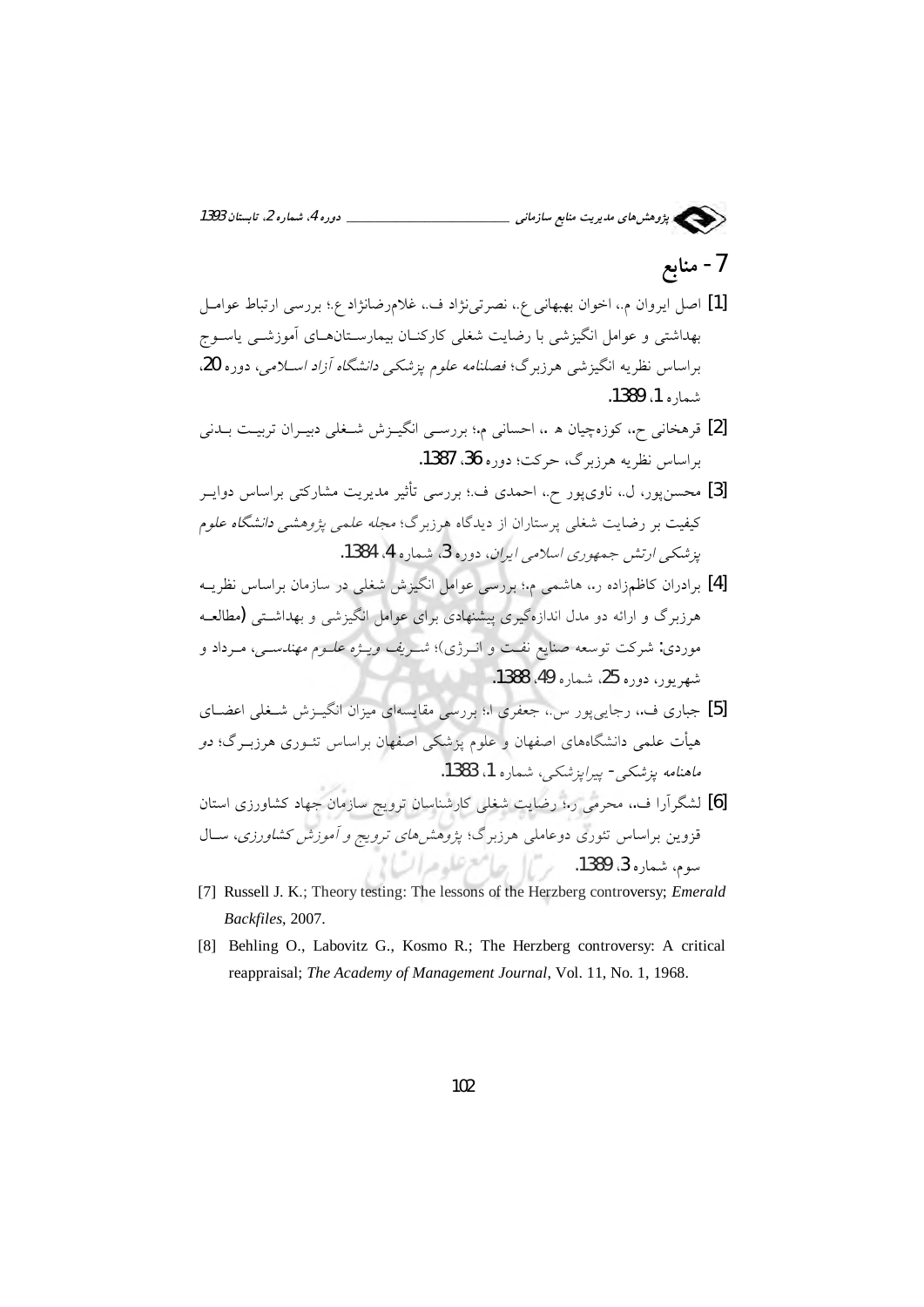

- [9] Malik M.E.,"Naeem B.; Towards understanding controversy on Herzberg theory of motivation": Journal of Basic and Applied Scientific Research, Vol.2. No.11, 2012.
- [10] Hinton L.B.; "An empirical investigation of the Herzberg methodology and two-factor theory"; Organizational Behavior and Human Performance, Vol.3, No.2, 1968.
- [11] King N.; Clarification and evaluation of two-factor theory of job satisfaction; Psychological Bulletin, Vol. 74, No.1, 1970.
- [12] Schnider J. & Locke E.A.; "A critique of Herzberg's incident classification system and a suggested revision"; Organizational Behavior and Human Performance, Vol.6, 1971
- [13] Sachau D. A.; "Resurrecting the motivation-hygiene theory: Herzberg and the positive psychology movement"; Human Resource Development Review, Vol.6, No.2, 2007.
- [14] Denisi A. S., Wilson M. S., Biteman J.; "Research and practice in HRM: A historical perspective"; Human Resource Management Review, Vol. 24. No.2, 2014.
- [15] Wrenn R.; "Management and work humanization"; Critical Sociology, 1982.
- [16] Spagnoli P., Caetano A., Santos S.C.; "Satisfaction with job aspects: Do patterns change over time?"; Journal of Business Research, Vol.65, No.2, 2012.
- [17] Latham G. P., Ernst C.T.;"Keys to motivating tomorrow's workforce"; Human Resource Management Review, Vol. 16. No.1, 2006.
- [18] Herzberg F.; One more time: How do you motivate employees?; Harvard Business Review, September-October 1987.
- [19] Smerek R. E., Peterson M.; Examining Herzberg's Theory: Improving job satisfaction among non-academic employees at a University, Research in Higher Education; Vol.48, No.2, 2007.
- [20] Ananaba T.O.J.; Management by motivation, engineering management International; Vol. 1, 1981.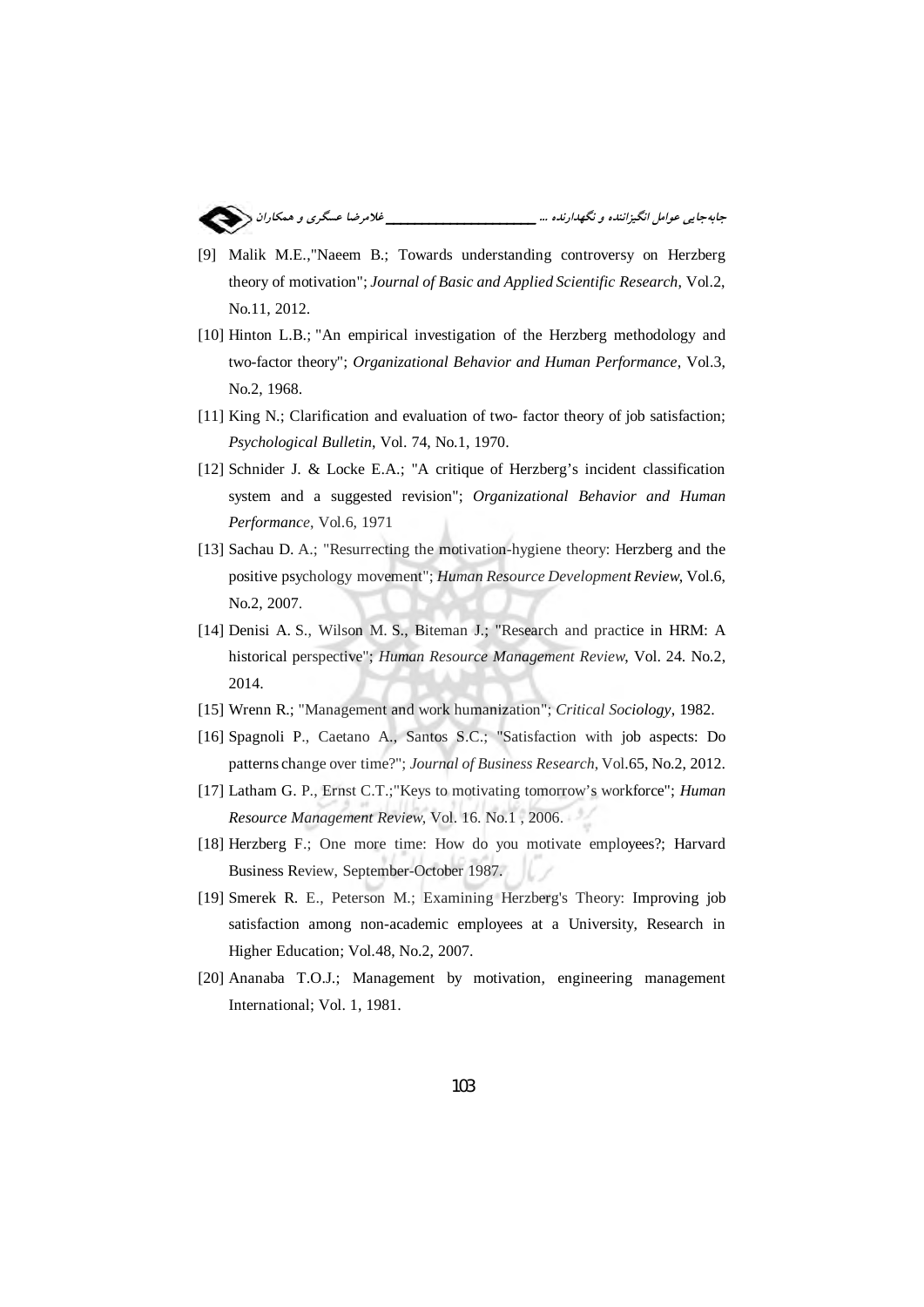(کیلیسی پژوهش *های مدی*ریت منابع *سازمانی \_\_\_\_\_\_\_\_\_\_\_\_\_\_\_\_\_\_\_\_\_\_\_\_\_\_\_\_\_\_ دوره 4. شماره 2. تابستان 1393* 

- [21] Pallone N. J.; "Hurley R.B., Rickard F.S.; Emphases in job satisfaction research: 1968-1969": Journal of Vocational Behavior, Vol.1, No.1, 1971.
- [22] Herzberg F.; "Motivation-hygiene profiles: Pinpointing what ails the organization"; Organizational Dynamics, Vol.3, Issue.2, 1974.
- [23] Rao S. G.V.; "Theoretical and empirical consideration of the two-factor theory of job satisfaction"; Indian Journal of Industrial Relation, Vol.7, No.3, 1972.
- [24] [24] Bassett-Jones N., Lloyd G.C.; Does Herzberg's motivation theory have staying power?; Journal of Management Development, Vol.24, No.10, 2005.
- [25] Flanagan J. C.; "The critical incident technique"; *Psychological Bulletin*, Vol. 51, No.4, 1954.

[26] ارشدي گ .؛ انگيزش شغلي؛ تاريخچه، نظريه، پژوهش، عمل، تهران :انتشارات جاودانــه، حنگل، 1389.

- [27] Gordon M. E., Pryor N. M., Harris B.V.; An examination of scaling bias in Herzberg's Theory of job satisfaction; Organizational Behavior and Human performance, Vol.11, No.1, 1974.
- [28] Berl R., Powell T., Williamson N. C.; "Industrial sale force satisfaction and performance with Herzberg's theory": Industrial Marketing Management. Vol.13, 1984.
- [29] Behling O., Labovitz G., Kosmo R.; "The Herzberg controversy: A critical reappraisal"; The Academy of Management Journal, Vol.11, No.1, 1968.
- [30] Tietjen M. A, Myers R. M.; "Motivation and job Satisfaction"; Management decision, Vol.34, No.4, 1998.
- [31] House R., Wigdor L. A.; "Herzberg dual-factor theory of job satisfaction and motivation: A review of the evidence and a criticism": *Personnel Psychology*, Vol.20, No.4, 1967.
- [32] Locke E. A.; "The motivation sequence, the motivation Hub, and the motivation core"; Organizational Behavior and Human decision Processes, Vol.50. No.1, 1991.
- [33] Ewen R. B.; "Some determinants of job satisfaction: A study of the generality of Herzberg's theory"; Journal of Applied Psychology, Vol.48, No.1, 1964.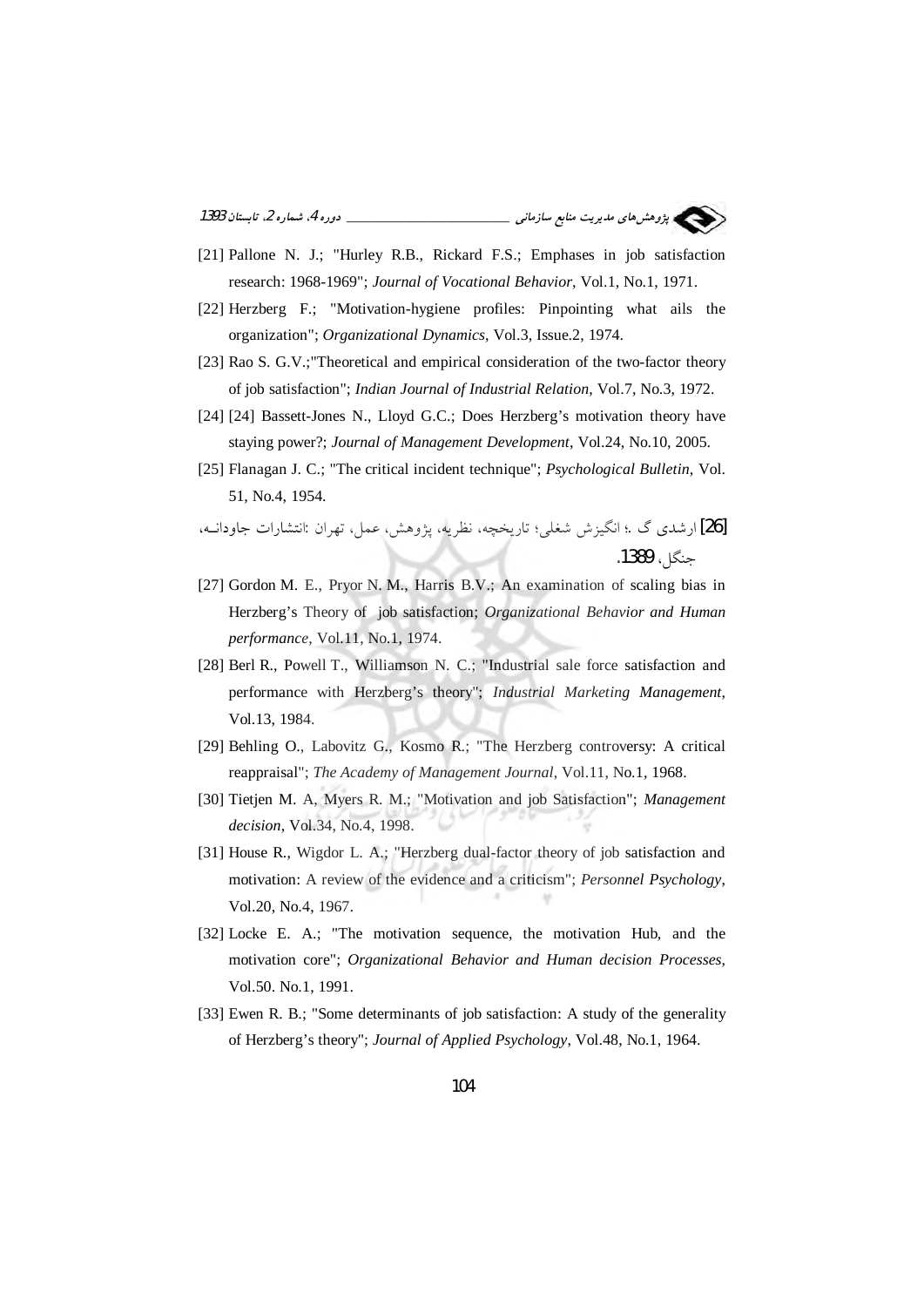

- [34] Tesavrita C., Suryadi D.; Identification of Herzberg's motivator-hygiene factors for SME workers: Case study of SME in bandung, Indonesia"; *International Conference on Small and Medium Enterprises Development*, Vol. 4, 2012.
- [35] Rathavoot R., Ogunlana S.O.; "Testing Herzberg's two-factor theory in the Thai Construction industry"; *Engineering, Construction and Architectural Management*. Vol.10, No.5, 2003.
- [36] Rupande S.; "Personality, needs and two-factor theory of work motivation"; *Indian Journal of Industrial Relations*, Vol. 16, No.2, 1980.
- [37] Furnham A., Eracleous A.; "Personality, motivation and job satisfaction: Hertzberg meets the Big Five"; *Journal of Managerial Psychology*, Vol.24, No.8, 2009.
- [38] [38] Andrisiani P.J., Miljus R.C.; "Individual differences in preferences for intrinsic versus extrinsic aspects of work"; *Journal of Vocational Behavio*r, Vol.11, No.1, 1977.
- [39] Rowland E. K., Chidozie F. C.; The validity of Herzberg's dual-factor theory on job satisfaction of political marketers; *African Research Review*, Vol.6, No.24, 2012.
- [40] Locke E.; What is job satisfaction?; Organizational behavior and human performance; Vol. 4, 1969.
- [41] Teck-Hong T., Waheed A.; "Herzberg's motivation-hygiene and job satisfaction in the Malaysian retail sectors: Mediating effects of love of money"; *Asian Academy of Management Journal*, Vol. 16, No. 1, 2011.
- [42] Hyun S. , Oh, H.; "Reexamination of Herzberg's two-factor theory of motivation in the Korean army food service operations"; *Journal of Foodservice Business Research*, Vol. 14, No.1, 2011.
- [43] Gerhart B., Fang M.; "Pay for (individual) performance: Issues, claims, evidence and the role of sorting effects"; *Human Resource Management Review*, Vol. 24. No.1, 2014.